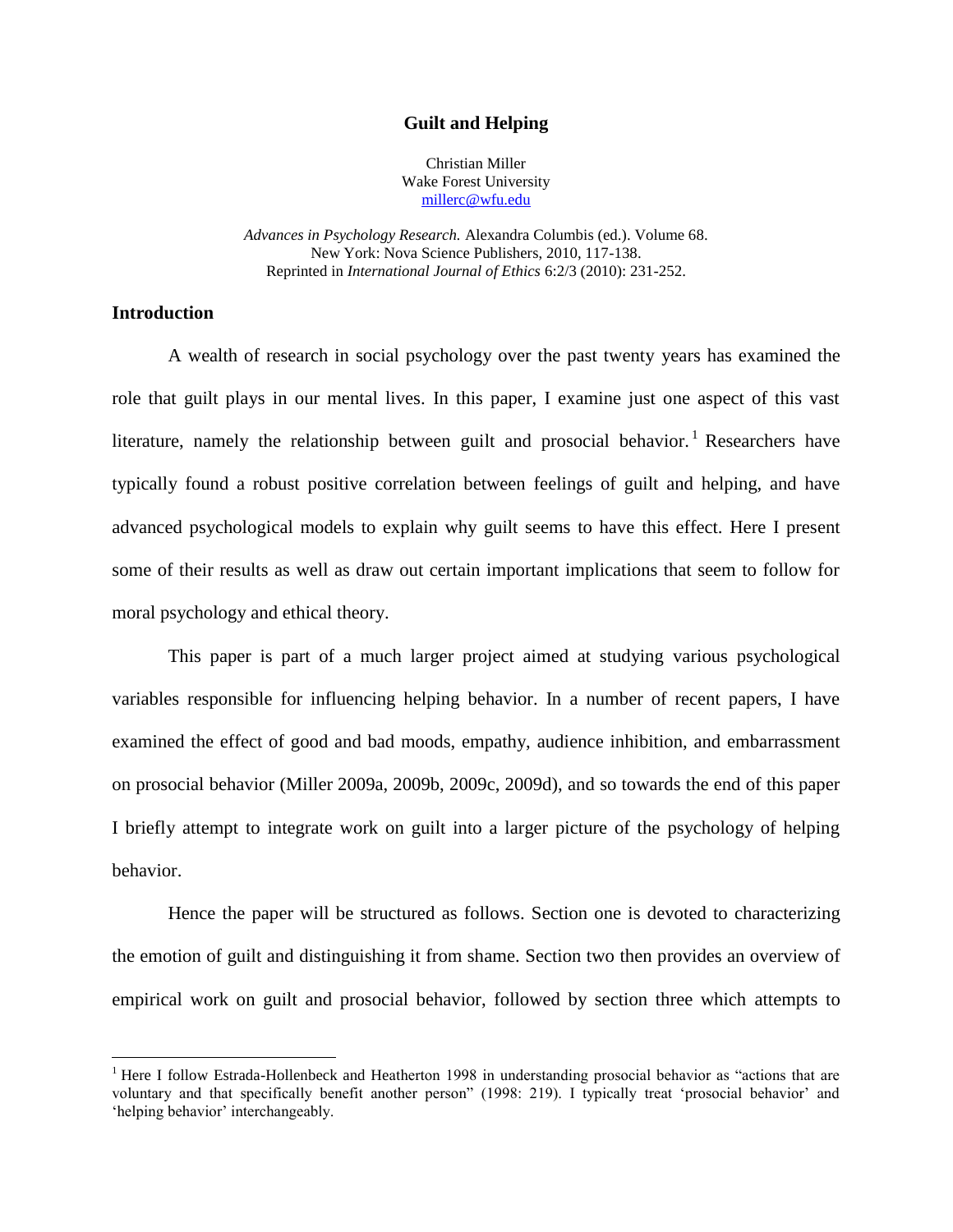draw out some philosophical consequences from that work. Finally, the fourth section of the paper will incorporate the discussion of guilt into a larger framework for thinking about helping.

#### **1. Characterizing Guilt**

 $\overline{a}$ 

In treatments of guilt in the psychology literature, it is customary to find it listed under the heading of a self-conscious emotion.<sup>2</sup> In contrast to more basic emotions such as anger, fear, and disgust, self-conscious emotions involve the self in their evaluations. More precisely, selfconscious emotions typically involve an implicit awareness of normative standards, of the self"s individual responsibility for living up to those standards, and of the self"s standing in relation to those standards. Success or failure in living up to these norms can elicit guilt, shame, pride, and/or embarrassment, among other self-conscious emotions.<sup>3</sup>

Concerning the concept of guilt, we can start with the commonsense observation that typically one feels guilt when (i) one performs an action (or omission) that violates one or more of the agent"s normative standards for behavior, (ii) those standards have some significant degree of importance to the agent, and (iii) the action is such that the agent takes him or herself to bear some personal responsibility for performing it in the first place.<sup>4</sup> For instance I periodically feel

<sup>&</sup>lt;sup>2</sup> This paper is not concerned with legal guilt, where we say that a criminal is guilty of having broken the law. Rather, our focus is on the negative subjective experiences of guilt for actions we have performed that go against our normative standards. For different uses of the term 'guilt,' see Baumeister et al. 1994: 245.

<sup>&</sup>lt;sup>3</sup> For more, see Caprara et al. 2001, Tangney et al. 2007a, 2007b, Tracy and Robins 2007, Basil et al. 2008, Menesini and Camodeca 2008, and Hosser et al. 2008.

<sup>&</sup>lt;sup>4</sup> For similar claims see, e.g., Kugler and Jones 1992: 318, Baumeister et al. 1994: 245, Lindsay-Hartz et al. 1995, Eisenberg 2000: 667, Sinnott-Armstrong 2005: 199-202, and Basil et al. 2006. These are not offered as anything like strict necessary conditions but rather as generalities. For instance, the phenomenon of collective guilt for the moral failures of others does not fall neatly under heading (iii) (see Baumeister 1994: 251-2, Estrada-Hollenbeck and Heatherton 1998: 216, and Tangney et al. 2007a: 358-9, 2007b: 28. Sinnott-Armstrong (2005: 202) proposes a nice revision to accommodate these cases.). Similarly, there is some evidence that guilt can arise just as strongly in response to accidental transgressions, which again is not in line with (iii) (Baumeister et al. 1994: 249). See Baumeister et al. 1994 for a thorough discussion of the complexities involved here.

Nor are these conditions proposed as jointly sufficient. Some psychologists, for instance, stress the role of punishment in guilt (Kugler and Jones 1992: 325, Caprara 2001, and Zemack-Rugar et al. 2007: 929; for criticism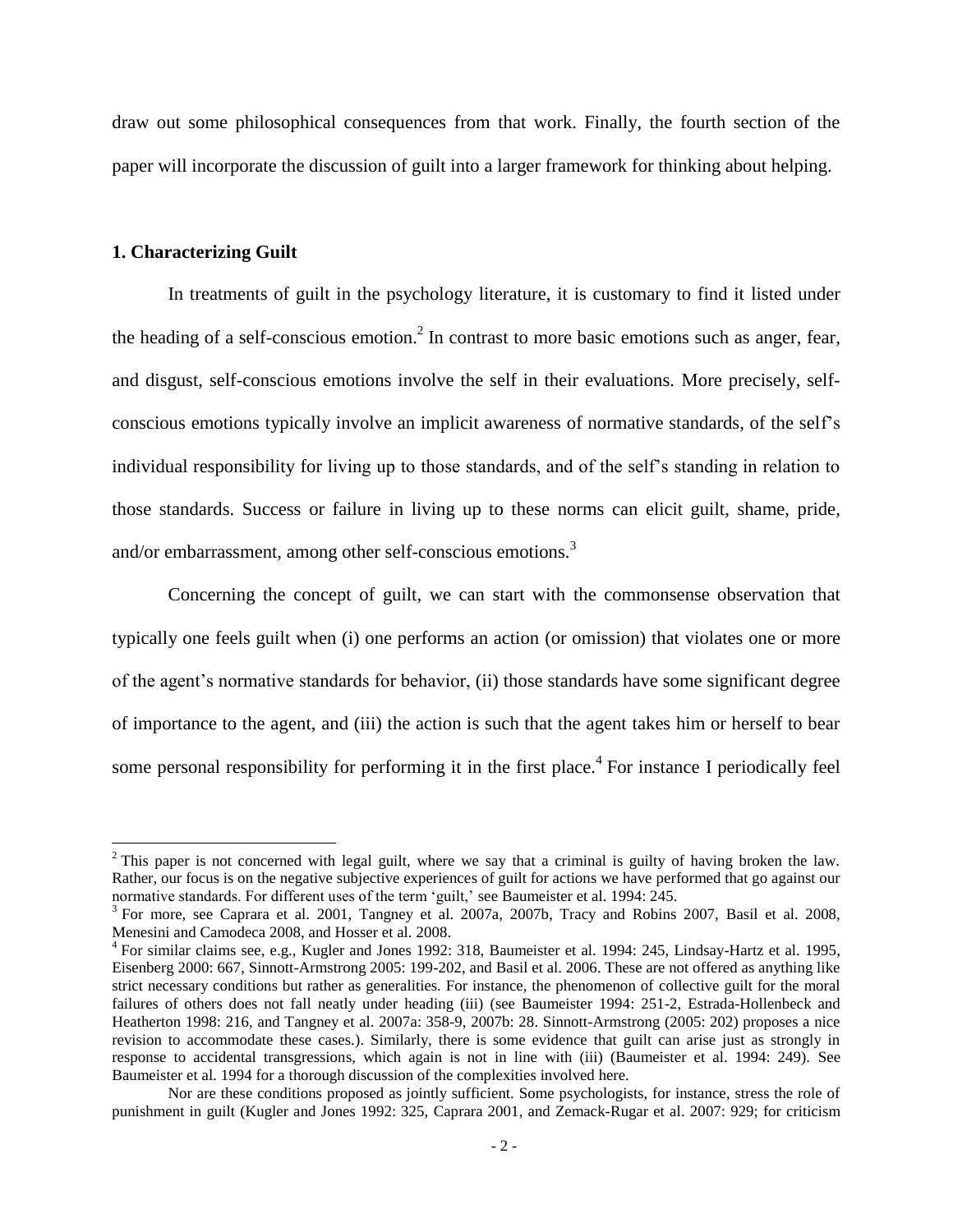guilt over not donating more money to famine relief because such an omission violates my moral norms about which I care a great deal, and is an omission for which I am thoroughly responsible. When we are talking about guilt in this way, we are referring to a state of guilt, or an occurent feeling of guilt which arises consequentially from the performance of a particular action, the formation of a certain intention, or the omission of a specific behavior. State guilt is to be distinguished from the proneness to guilt or trait guilt, a disposition to experience a state of guilt in a wide variety of guilt-eliciting circumstances specific to that agent's normative standards.<sup>5</sup>

Given these familiar observations, how do psychologists go further and try to distinguish guilt from the other self-conscious emotions, and specifically from shame? Unfortunately there is no consensus in the literature, but three approaches can be quickly dismissed:

- (a) One approach is to distinguish guilt on the basis of the types of situations which elicit it. Unfortunately, studies have found that the very same situations involving lying, failing to help, stealing, and so forth can elicit guilt in some subjects and shame in others (and both guilt and shame in still others).<sup>6</sup>
- (b) Another approach is to claim that guilt is a more "private" emotion involving painful feelings of conscience, whereas shame is a more "public" emotion involving public disapproval. Again, though, the empirical data points in the other direction. Subjects have been found to experience both guilt and shame in public contexts, and shame can be experienced in just as solitary and private a way as guilt.<sup>7</sup>
- (c) A third approach claims that guilt is a strictly moral emotion, whereas shame arises in both moral and nonmoral contexts. However, just our ordinary experience alone suggests

see Baumeister et al. 1994: 245). Others claim that regret over wrongdoing plays a central role (Kugler and Jones 1992: 325 and Eisenberg 2000: 667).

<sup>5</sup> Compare Kugler and Jones 1992, Jones et al. 1995: 308, and Tangney et al. 2007a: 347, 2007b: 22.

<sup>6</sup> For discussion, see Tangney 1998:4, Eisenberg 2000: 668, and Tangney et al. 2007a: 348, 2007b: 25.

<sup>&</sup>lt;sup>7</sup> See Tangney 1998: 4, Sinnott-Armstrong 2005: 201, and Tangney et al. 2007a: 348, 2007b: 25.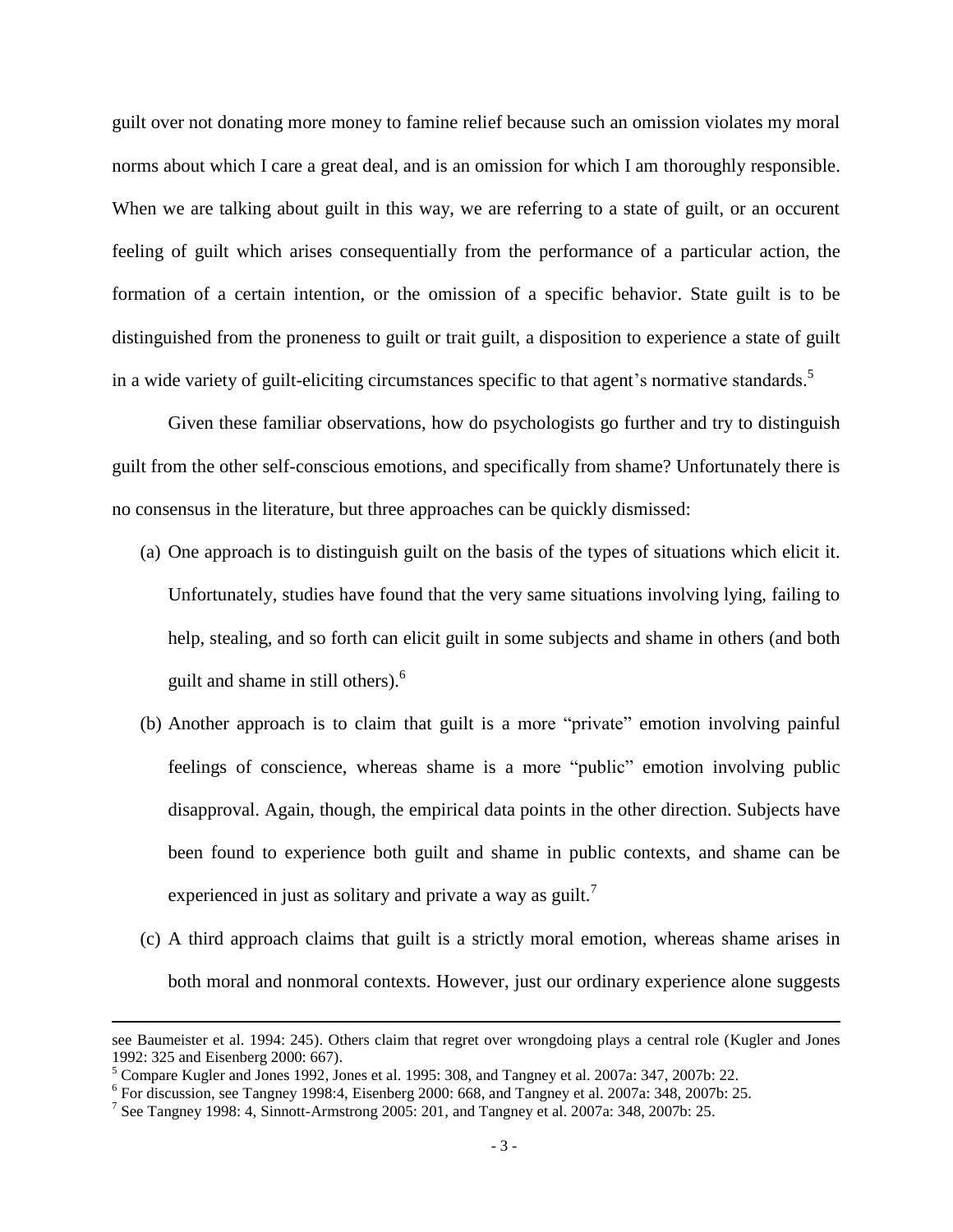that people can feel guilty as a result of committing certain non-moral transgressions as well, such as violating certain rules of etiquette or breaking laws which are not clearly part of morality.<sup>8</sup>

Setting aside these approaches, then, we can more positively distinguish guilt from shame by following what is the leading approach in the literature today, namely the self-action view initially developed by Helen Block Lewis in her 1971 book *Shame and Guilt in Neurosis*. 9 The heart of this approach is that guilt involves a focus on a specific action or series of actions, whereas the object of shame is the self in general. Hence I feel guilty for having *done* something, such as lying to a friend, whereas I might be ashamed of *myself* for having lied to my friend. As Jennifer Manion writes, "one's feeling of guilt concerns a rule or rule-like constraint that one has broken, the harm that has ensued and the people affected by the harmful act . . . the feeling of shame indicates a profound disappointment in the kind of person one thought one was" (2002: 76).

This basic conceptual point has a number of implications for the role that shame and guilt play in our psychological lives:

(i) Shame often produces feelings of worthlessness as one "shrinks" from the world and tries to avoid public condemnation. A person's self feels exposed, even if there is no actual public observing the perceived deficiency. Guilt typically does not produce these particular feelings and reactions.<sup>10</sup>

<sup>&</sup>lt;sup>8</sup> Tangney 1995: 116. For a contrary view, see Eisenberg 2000: 668 and Sinnott-Armstrong 2005: 201.

<sup>&</sup>lt;sup>9</sup> For employment of this approach, see among many others Tangney et al. 1992, Baumeister et al. 1994: 245, Barrett 1995: 28, Tangney 1995, Quiles and Bybee 1997, Bybee and Quiles 1998: 274, Estrada-Hollenbeck and Heatherton 1998: 216, Tangney 1998: 5, Eisenberg 2000, Caprara 2001, Manion 2002, Sinnott-Armstrong 2005: 200, Tangney et al. 2007a: 349, 2007b: 25-6, Amodio et al. 2007: 528, Menesini and Camodeca 2008, and Hosser et al. 2008.

<sup>&</sup>lt;sup>10</sup>Tangney et al. 1992: 469, Lindsay-Hartz et al. 1995: 278, 283, 295, Barrett 1995: 41, Tangney 1998: 5, Manion 2002: 76, 80, Tangney et al. 2007a: 349, 2007b: 26, Amodio et al. 2007: 529, Menesini and Camodeca 2008: 184, and Hosser et al. 2008: 139.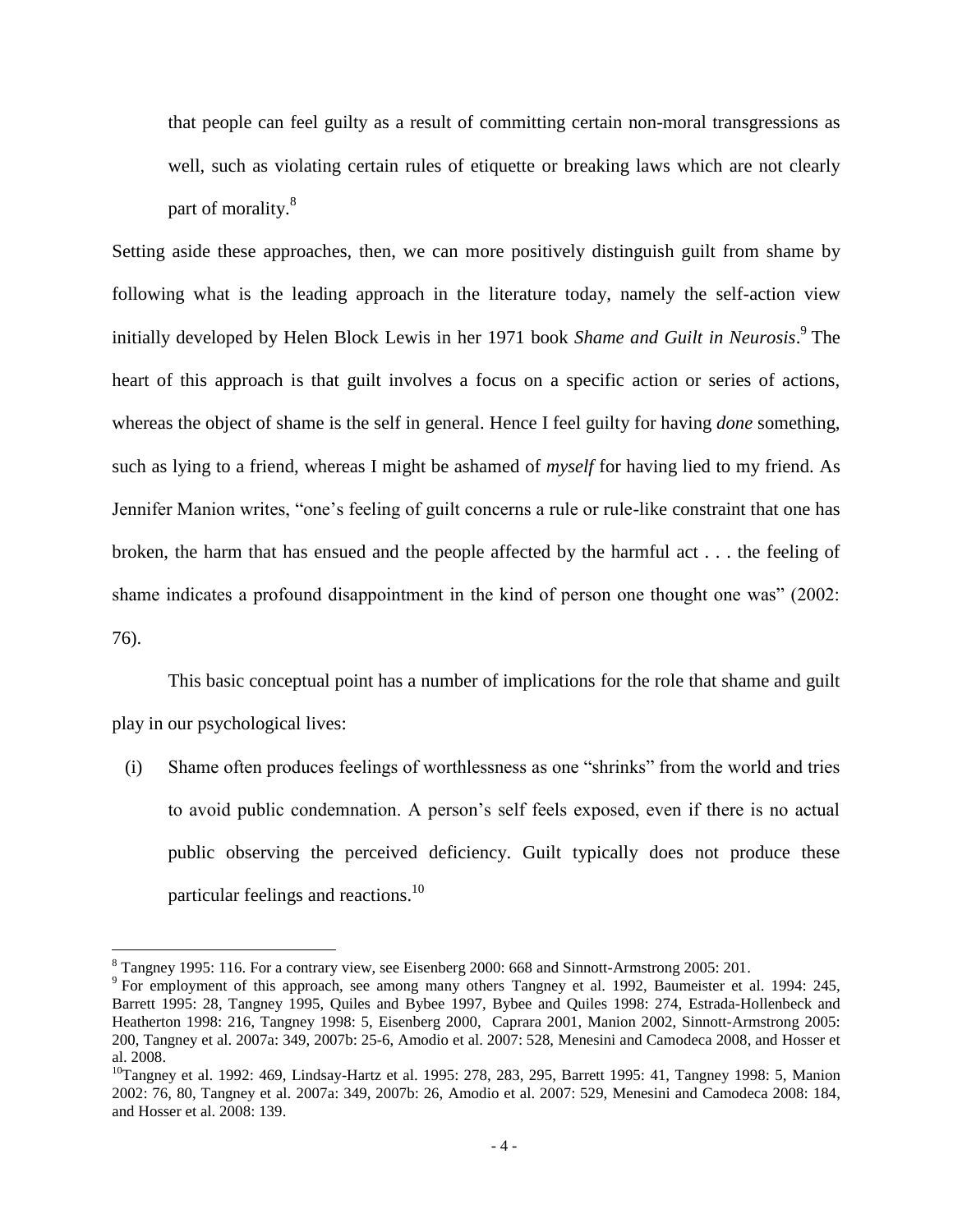- (ii) Because of the connection to the self, shame can inspire feelings of helplessness and an inability to do anything about one"s condition, whereas a similar connection has not been found with guilt.<sup>11</sup>
- (iii) Closely related to the previous two consequences, shame tends to lead to avoidance of the shame-eliciting circumstances and more generally to social withdrawal, whereas guilt tends to lead to a focus on the action and correlates positively with attempts at reparation. $^{12}$
- (iv) Both externalization of blame and feelings of anger have been positively correlated with trait shame and occurent shame, with the externalized blame mediating the anger. Neither has been positively correlated with guilt.<sup>13</sup>
- (v) Similarly by focusing on the self shame impedes empathetic feelings, whereas guilt typically has the opposite effect.<sup>14</sup>
- (vi) Shame is typically considered to be the more painful of the two emotions, precisely because it is focused on the self rather than on just an instance of behavior.<sup>15</sup>
- (vii) Proneness to shame has been correlated with a number of psychological deficits, such as low self-esteem, depression, anxiety, and posttraumatic stress disorder. Indeed many psychologists consider shame to be maladaptive.<sup>16</sup> The case of guilt is more complex. On the one hand, ordinary occurrences of guilty feelings which stem from a guilt

<sup>&</sup>lt;sup>11</sup> Tangney 1998: 7, Bybee and Quiles 1998: 274, Caprara 2001: 221, Tangney et al. 2007a: 349, 353, Amodio et al. 2007: 528, and Hosser et al. 2008: 139.

 $12$ Barrett 1995: 41, Tangney 1995: 119-120, 1998: 7-8, Estrada-Hollenbeck and Heatherton 1998: 216, Eisenberg 2000: 668, Sinnott-Armstrong 2005: 201, Tangney et al. 2007a: 350, 2007b: 26, Menesini and Camodeca 2008: 184, and Hosser et al. 2008: 139.

<sup>13</sup> Tangney 1995: 120-129, 1998: 7, Lindsay-Hartz et al. 1995: 296, Eisenberg 2000: 669, Tangney et al. 2007a: 351-2, 2007b: 27, and Hosser et al. 2008: 139

<sup>&</sup>lt;sup>14</sup> Baumeister et al. 1994: 254-5, Tangney 1995: 129-133, Lindsay-Hartz et al. 1995: 296, Eisenberg 2000: 668, Manion 2002: 81, and Tangney et al. 2007a: 350, 2007b: 26-7.

<sup>&</sup>lt;sup>15</sup> Tangney et al. 1992: 469, Tangney 1995: 117, 1998: 5, Eisenberg 2000: 667-8, Manion 2002: 77-78, Sinnott-Armstrong 2005: 201, and Tangney et al. 2007a: 349, 2007b: 26.

<sup>&</sup>lt;sup>16</sup> See Tangney et al. 1992, 1995, 2007a, 2007b: 27. For cautionary notes about this claim, see Manion 2002 and Menesini and Camodeca 2008.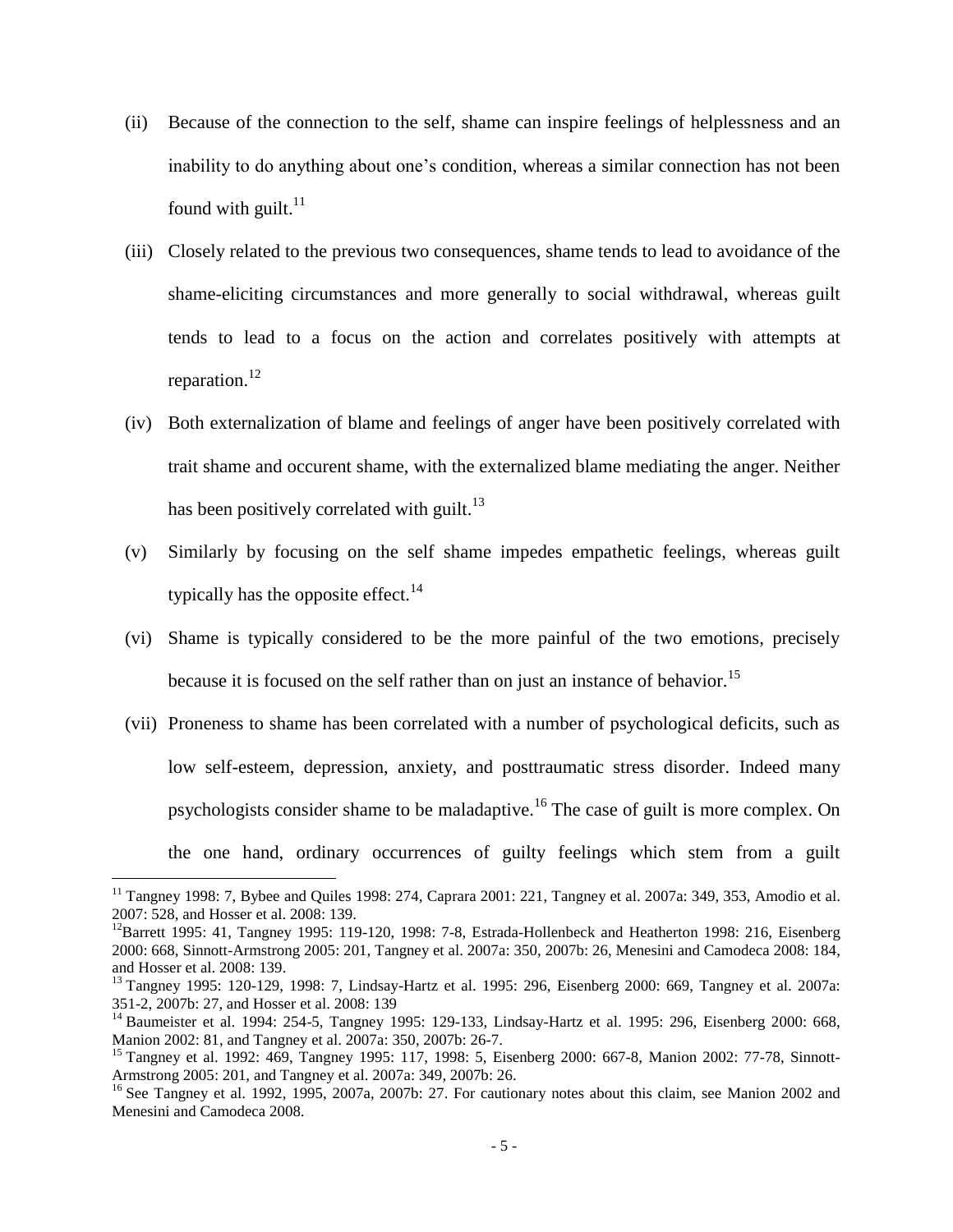predisposition have been found to correlate with lower hostility, reduced depression, and other signs of mental health. On the other hand, a recurring condition of chronic guilt which is detached from the immediate actions performed by the agent has been found to correlate positively with symptoms of depression and psychopathology. This has led some psychologists to distinguish between two distinct kinds of guilt, chronic and predispositional, and in the remainder of this paper our concern will only be with the latter. $17$ 

 (viii) As we will see in detail in the next section, guilt is positively correlated with subsequent prosocial behavior. In addition, it is worth noting that proneness to guilt is also related to deceases in the likelihood of problematic behaviors such as theft, drug abuse, unsafe sex, using risky needles, and inmates' post-release recidivism. Fewer such correlations have been found in the case of shame.<sup>18</sup>

Hence we have seen that guilt and shame are both self-conscious or regulative emotions, and they are both negatively valanced. They are concerned with moral norms, although not exclusively with such norms. And they can arise privately or publically in response to many of the same eliciting situations. But despite these similarities, we also see that these two emotions are significantly different in a variety of respects. For the remainder of the paper, we shall set shame to one side, and focus only on guilt.

## **2. Guilt and Helping**

 $17$  For helpful discussion of these two kinds of guilt, see Estrada-Hollenbeck and Heatherton 1998: 224, Eisenberg 2000: 669-70, and especially Quiles and Bybee 1997, Bybee and Quiles 1998. And for guilt and mental health in general, see Tangney et al. 1992 and Tangney et al. 2007a: 351-354.

<sup>&</sup>lt;sup>18</sup> Bybee and Quiles 1998: 270, Tangney et al. 2007a: 354-5, Hosser et al. 2008, and especially Stuewig and Tangney 2007. For cautionary notes about this claim, see Manion 2002 and Menesini and Camodeca 2008.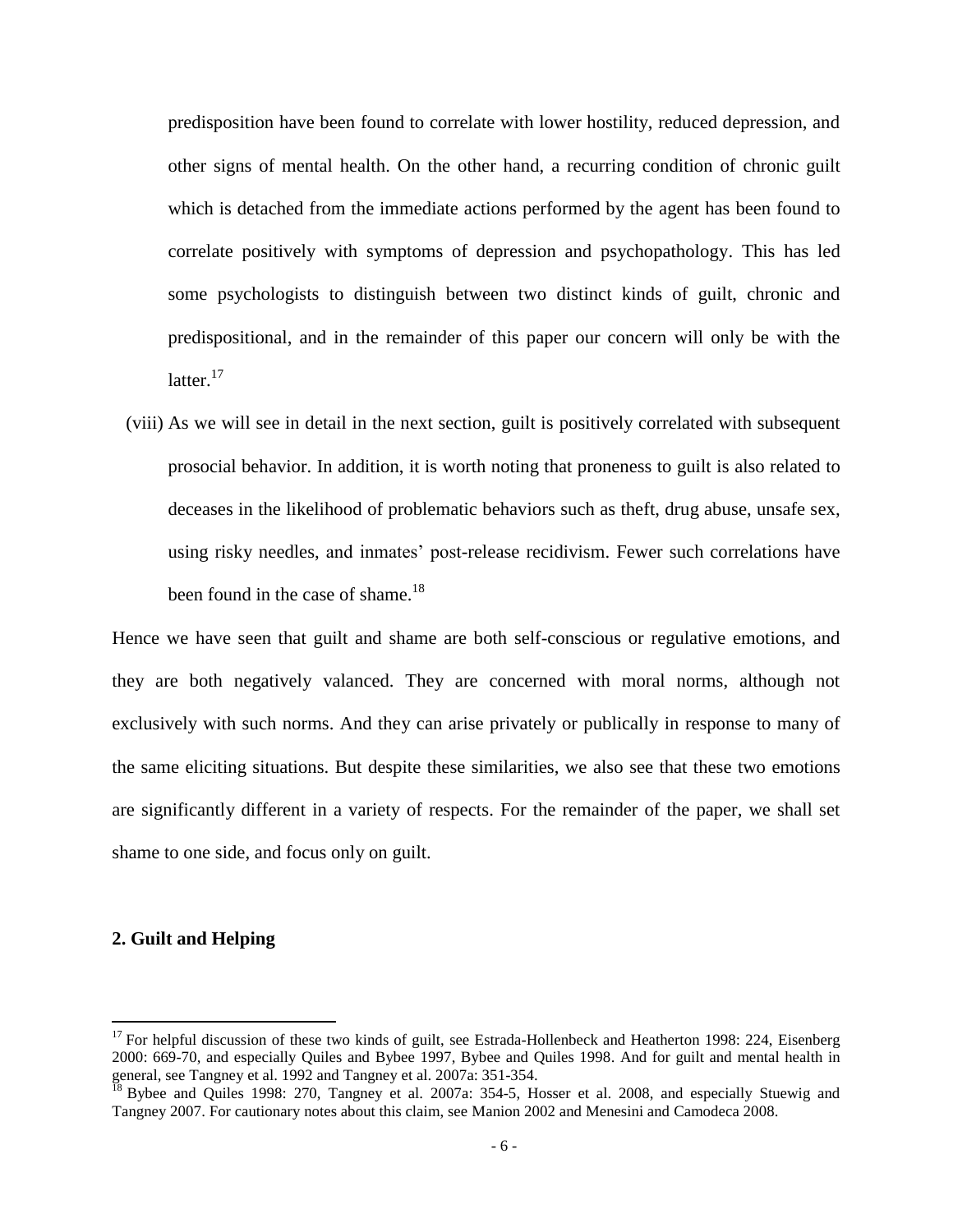In this section I want to do two things: (i) provide a broad overview of empirical studies on the relationship between guilt and prosocial behavior, and (ii) carefully distinguish between competing motivational explanations for this relationship. By getting our hands dirty with the empirical work in this section, we can set the stage to draw some larger philosophical implications in the next one.

Over forty years of work on guilt and helping has consistently found a strong positive correlation between the two. Subjects who are induced to feel guilty in both laboratory and natural settings reliably help at statistically higher rates than control subjects. Furthermore, this applies both to studies examining trait guilt and state guilt. As a representative study, Regan et al. (1972) had a male confederate approach a woman in a shopping mall and ask her to take his picture using an expensive looking camera. He told the subject that the camera was rather sensitive, and every subject who then tried to take a picture found that the shutter would not work. Control subjects were subsequently told that the camera "acts up a lot" and that the subject did not do anything wrong. The second group of subjects was told that they must have done something wrong and jammed the camera, and that it would have to be fixed. The confederate then left the subject, and a few stores away a second confederate walked across the path of the subject carrying a "bag of groceries from which a corner at the bottom had been torn, such that if she walked, candy fell out of the bottom of the bag" (43). The measure of helping behavior was whether the subject let the second confederate know about the candy falling out of the bag. The results were as follows (44):

|              | <b>Guilty Subjects</b> | <b>Control Subjects</b> |
|--------------|------------------------|-------------------------|
| Helped       |                        | 3                       |
| Did not Help |                        |                         |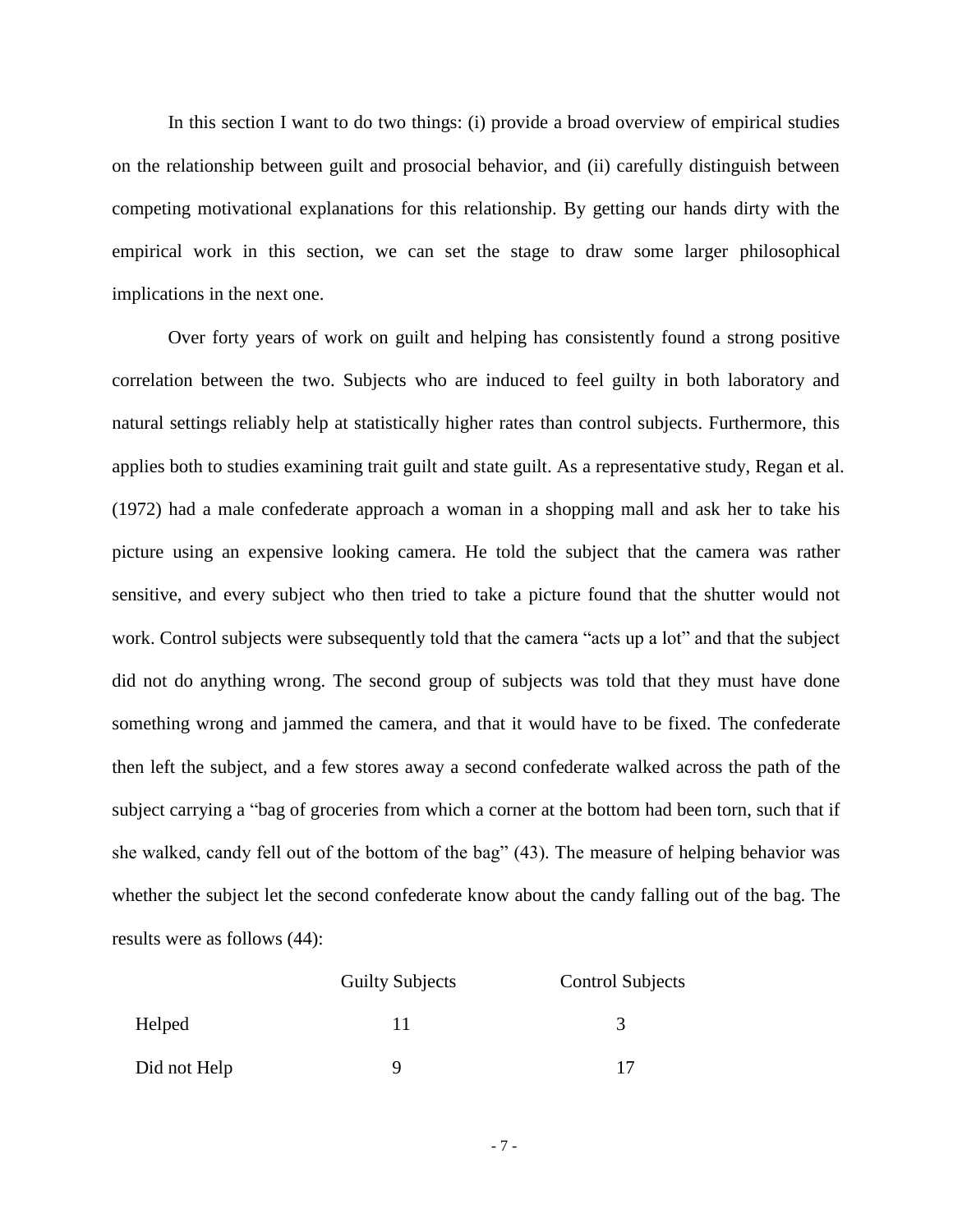Thus 55% of guilty subjects helped compared to only 15% of controls (44).

In a similar experimental design, Konečni (1972) studied the behavior of subjects on the streets of Toronto. In the guilt condition, the experimental confederate walked towards the subject carrying three expensive-looking books. After absent-mindedly running into the subject and dropping the books, the confederate exclaimed, "They are not mine, and you have to do this" and walked away. Fifty to seventy five yards later, the subject came across another person walking out of a doorway who had forty computer-punched cards drop out of a folder. This confederate, while bending down to pick up the cards, said to the subject, "Please don"t step on them." Control subjects did not have the guilt manipulation but just came across the confederate and the dropped cards. The helping variables were the number of subjects who collected cards and how many they collected, which came out as follows (32):

|         | % of subjects who collected cards | Mean number of cards collected |
|---------|-----------------------------------|--------------------------------|
| Control | 16                                | 1.29                           |
| Guilty  |                                   | A 77                           |

Once again we see a significant difference in helping behavior correlated with prior feelings of guilt, provided that the guilt manipulation is effective in this case.

Nor are these correlations limited to more mundane prosocial behavior. In a longitudinal study of six German prisons and 1,243 inmates, Hosser et al. (2008) examined the relationship between guilt and shame on the one hand, and criminal convictions after release from prison on the other. They found that twenty-four months after being released, 54.1% of inmates who felt guilt but no shame during imprisonment had no new convictions, compared to 39.7% of those who felt shame but no guilt (146).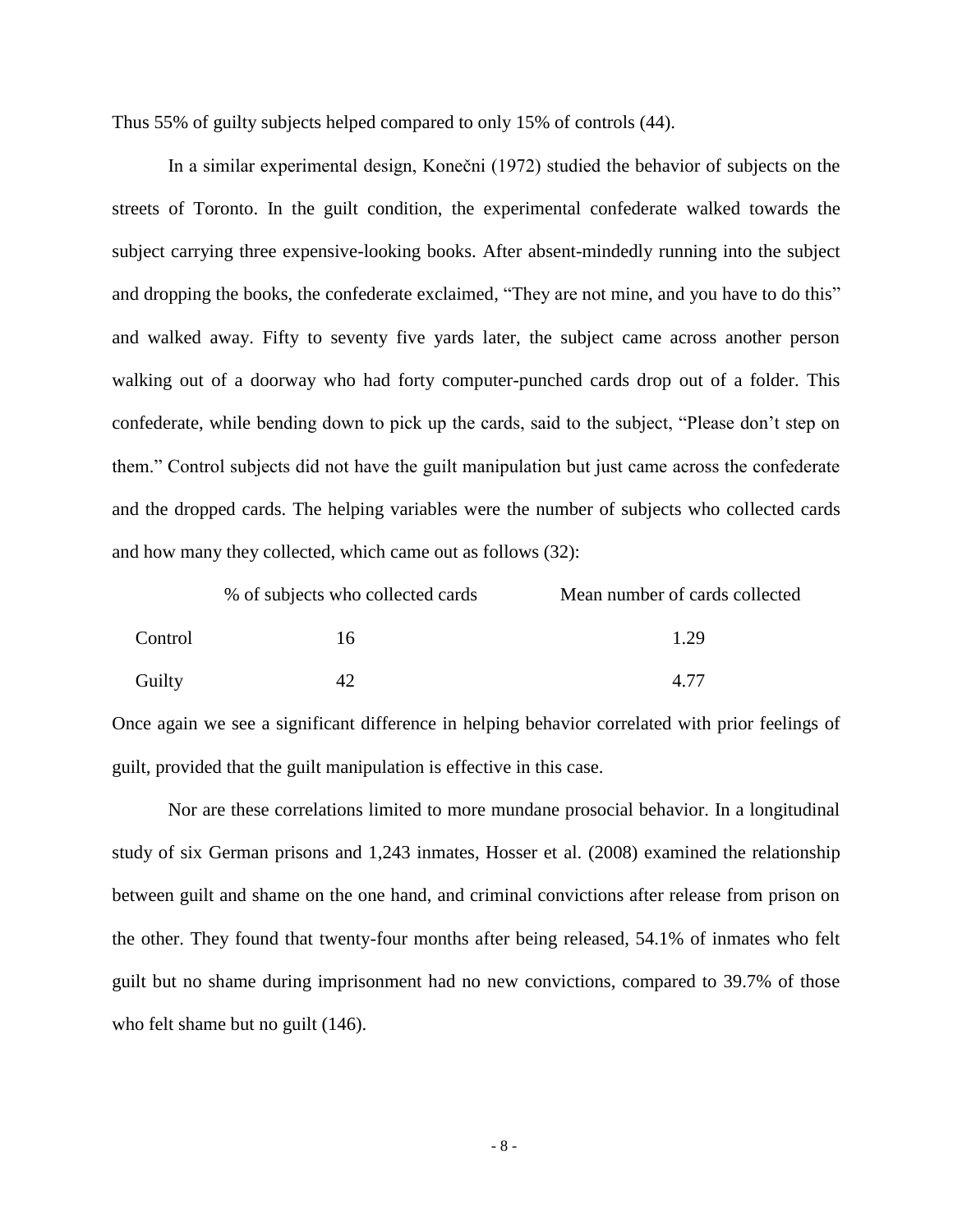And robust correlations have been found not only between actual experiences of guilt and prosocial behavior, but also between *anticipated* guilt and such behavior. Lindsey (2005), for instance, found a strong correlation between anticipated guilt over not helping those in need of a life-saving bone marrow donation, and both the intention to and actual compliance with requests to be tested as a possible donor. 146 undergraduate students were brought into the lab twice with 7-10 days in-between their visits. Subjects who were given a high anticipated guilt message had correlations of .63 between the message and anticipated guilt, .84 between anticipated guilt and behavioral intent, and .42 between behavioral intent and actual behavior  $(469)$ .<sup>19</sup>

At this point, it is important to note a complication. For while guilt seems to engender prosocial behavior, it has also been associated with avoidance behavior in certain instances, especially with respect to inhibiting the very action which prompted the guilty feelings in the first place.<sup>20</sup> But as Amodio et al. (2007) argue, there need be no tension here between these two motivational facets of guilt. On their view, the initial experience of guilt "functions to halt the interpersonal damage being caused by the transgressive behavior" and to "survey the damage, and learn from mistakes" (525). Helping behavior, on the other hand, could be a subsequent effect of guilty feelings aimed at promoting one or more of the motivational goals described below. Amodio and his colleagues used electroencephalograph recordings of cortical activity to study racial prejudice and guilt reactions, and found empirical support for this proposal.

The above only scratches the surface of the experimental work on guilt and prosocial behavior – literally dozens of other studies show similar trends.<sup>21</sup> So let us accept a robust

 $19$  See also Basil et al. 2006 on anticipatory guilt and charitable donations.

<sup>&</sup>lt;sup>20</sup> See Freedman et al. 1967, Baumeister et al. 1994: 258, and Amodio et al. 2007.

<sup>&</sup>lt;sup>21</sup> See, e.g., Freedman et al. 1967, Carlsmith and Gross 1969, Donnerstein et al. 1975, Harris et al. 1975, Harris and Samerotte 1976, Cunningham et al. 1980, Baumeister et al. 1994: 257, Quiles and Bybee 1997, Estrada-Hollenbeck and Heatherton 1998, Zhong and Liljenquist 2006, and Basil et al. 2008. For a very helpful list of early studies, see Salovey and Rosenhan 1989. Even subjects high in guilt proneness who were primed with subliminal guilt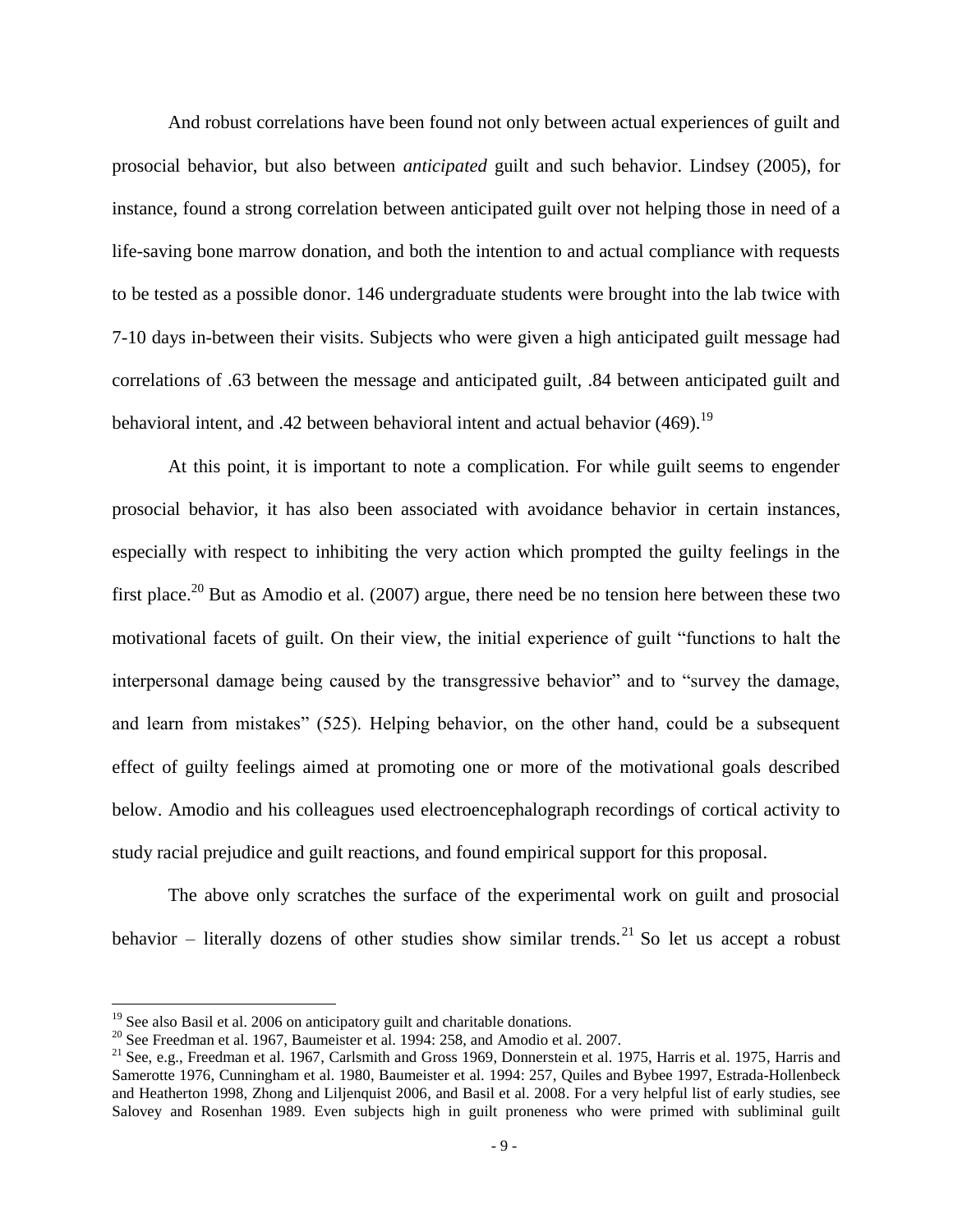positive correlation for now, and indeed go further and claim that it is *because* subjects are feeling guilty that they are exhibiting such behavior at higher rates than controls. Thus to use the first of several rough diagrams that will be employed in this paper, we have the following:

> *Guilt over a Particular Perceived Wrongdoing ↓ Activation of Helping Mechanism ↓ Helping Behavior*

where the arrow is intended to symbolize causal influence. Naturally it is assumed in this diagram that other things are being held equal since if, for instance, there are no opportunities to actually help, or if something else besides the feelings of guilt is much more psychologically salient at the moment, then we would not expect increased helping behavior to result.

What psychological factors might best account for this relationship? More precisely, what motivational state(s) does guilt give rise to which in turn often fosters prosocial behavior?<sup>22</sup> Here the literature in social psychology is much less helpful. For a number of incompatible proposals have been offered, and in many cases with very little refinement or care in stating them. In the remainder of this section, I mention some of the leading candidates:

*Desire to Repair the Specific Wrong*. On this proposal, a state of guilt causes the formation of a desire to repair the specific perceived wrong performed by the agent, which in turn motivates helping behavior aimed at repairing the fault. Thus if I feel guilty for having stolen something from you, this could lead to the direct formation of a desire to atone for this wrong towards you in some way. There might be a variety of ways of doing so, such as making

adjectives helped more than both (i) similarly primed subjects who were low in guilt proneness and (ii) sadness primed subjects (Zemack-Rugar et al. 2007).

It is important to stress again that these studies do not pertain to chronic guilt, which as noted in section one is a different kind of guilt which would not be expected to correlate positively with prosocial behavior. See Quiles and Bybee 1997: 122.

 $22$  To simplify the discussion, in the remainder of the section I focus mainly on (i) consequential guilt upon performing an action deemed wrong rather than anticipatory guilt, and (ii) states of guilt rather than guilt traits.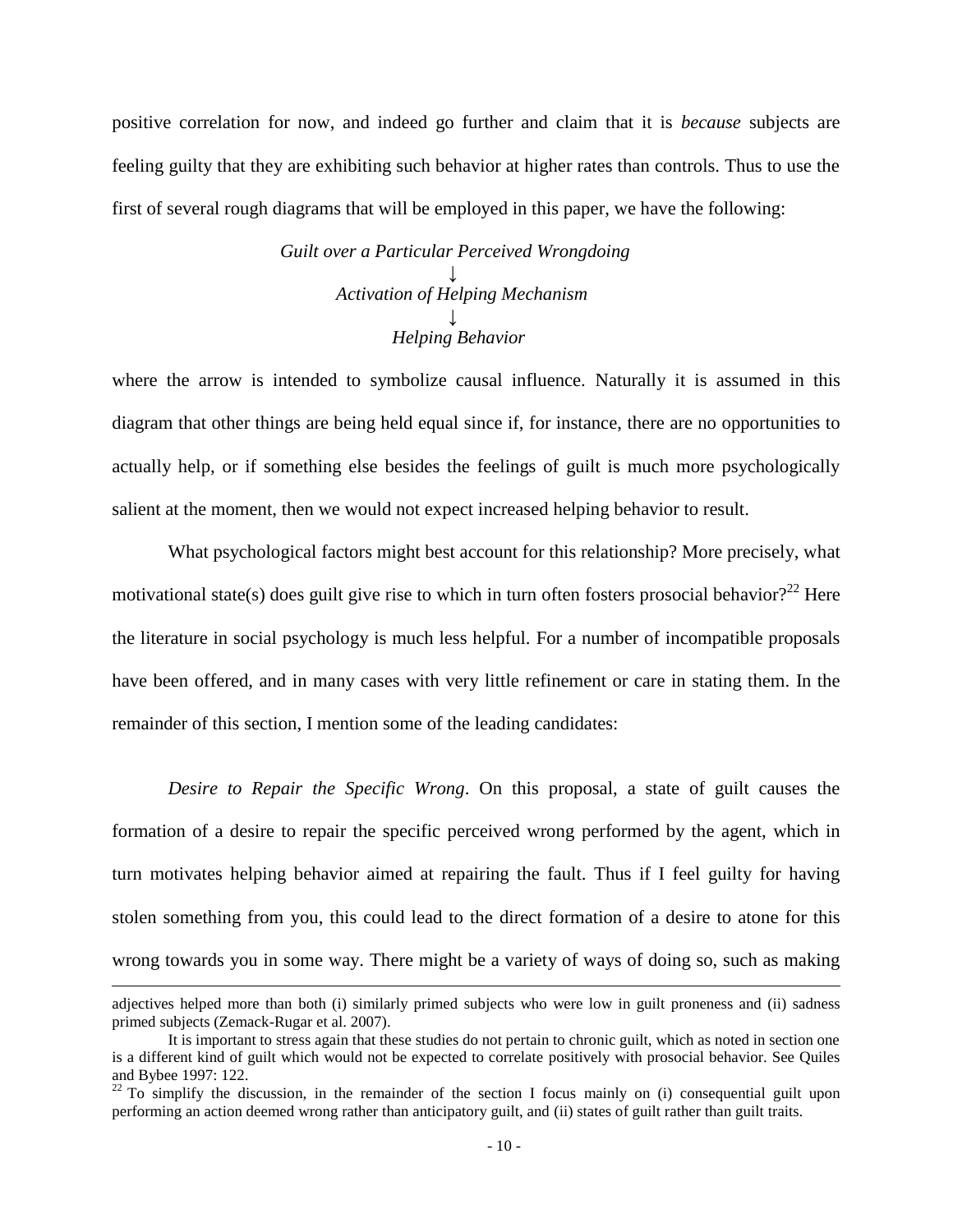financial compensation, buying a replacement item, and so forth. But it might turn out that the best way I can see to be make restitution for this wrong is to help you in some significant way. In those cases, and holding other things equal, we would expect the agent to help at a significantly higher rate than otherwise. Diagrammatically we would have the following:

|                              | Guilt over a Particular Perceived Wrongdoing |                         |                                    |
|------------------------------|----------------------------------------------|-------------------------|------------------------------------|
|                              |                                              |                         |                                    |
|                              | Desire to Repair the Specific Wrong          |                         |                                    |
| Perceived Helping Task(s)    | $\rightarrow$                                |                         | Absence of Other Means of          |
| which Contributes to         |                                              |                         | Repairing the Specific Wrong which |
| Repairing the Specific Wrong |                                              |                         | are Perceived to be More Effective |
|                              |                                              |                         |                                    |
| Potential Additional         |                                              |                         |                                    |
| Motives to Help              |                                              |                         |                                    |
|                              | <b>Activation of Helping Mechanism</b>       |                         |                                    |
|                              |                                              |                         |                                    |
|                              |                                              | <b>Helping Behavior</b> |                                    |

Thus one consequence of this model would be that subjects who are experiencing guilt would *not* help at increased rates when the helping task would not have any connection to repairing the specific wrong committed.

Unfortunately, despite this model"s simplicity and elegance, it is clearly *too* simplistic as stated. As we saw in Regan et al. (1972) above, 55% of guilty subjects helped compared to only 15% of controls when it came to informing a confederate about the hole in her bag. This task clearly had no bearing on atoning for the specific action of breaking the camera. Even more striking is a series of experiments by Freedman et al. (1967). In one experiment, they had a room arranged so that subjects would likely knock over the carefully arranged index cards of a graduate student in his office. Half of subjects in this guilt condition were later asked to volunteer for an experiment by the same graduate student, whereas the other half were asked to volunteer for an experiment run by an unrelated student. In general 75% of subjects who knocked over the cards volunteered, whereas less than 39% of controls did. Strikingly, though, a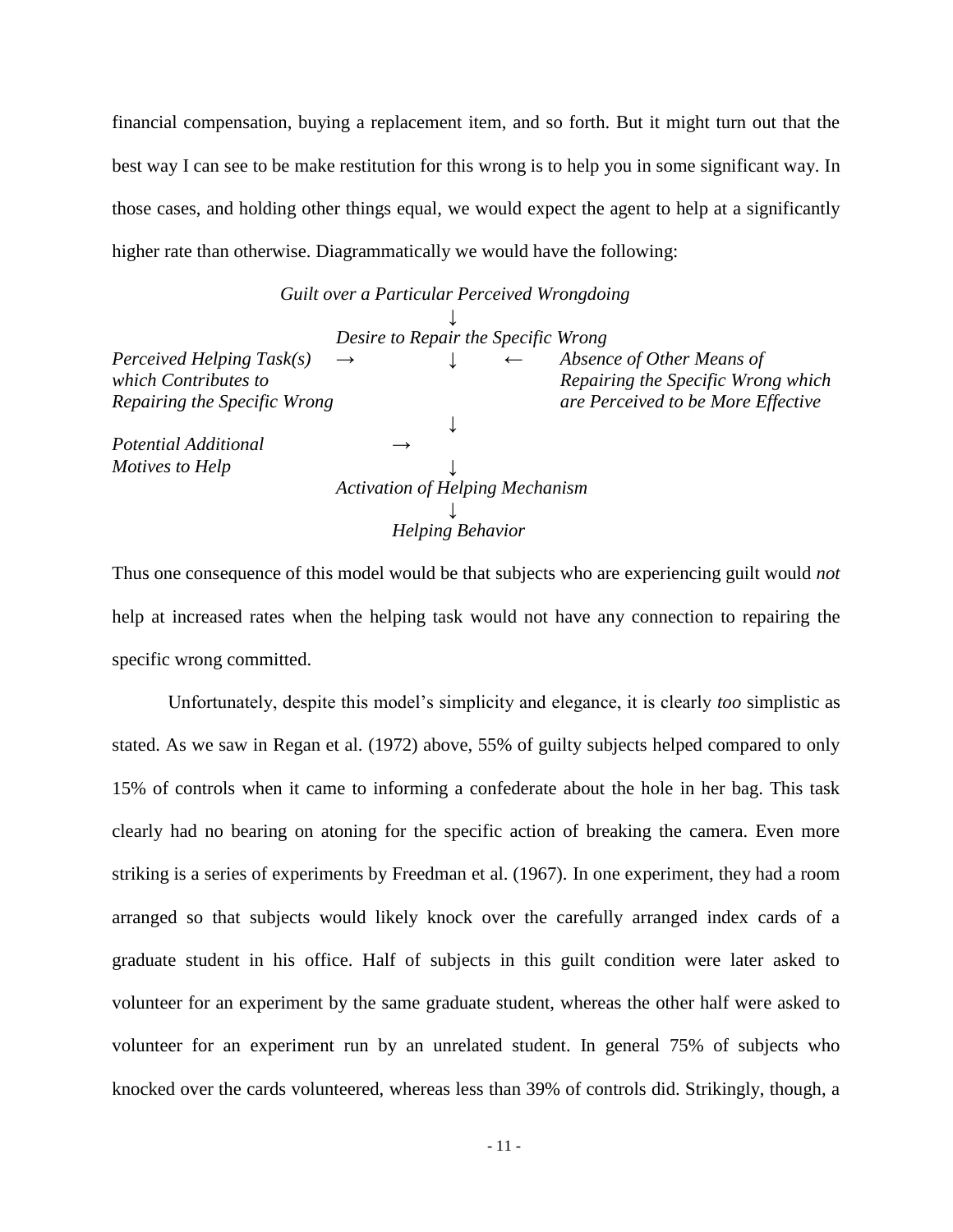significant difference emerged only for the request to assist the graduate student not connected to the office or the cards  $(122)^{23}$ 

*Desire to Repair Wrong-Doing as Such*. The problem with this first model can be easily addressed if we switch from positing a desire to repair the specific wrong done, to a more general desire to repair the commission of a wrong as such. Manifestations of such a desire might include confessing the wrong action, attempting to make adequate reparation, making amends in some other way if reparation to the one wronged is not possible, punishing the self, committing to refrain from such wrong actions in the future, pleading for forgiveness, offering some form of penance over and above reparation, and so forth.<sup>24</sup> Thus in the Regan study, by notifying the confederate about the hole in her bag, subjects would be taking a step towards atoning for the fact that they earlier broke someone else's camera. The diagram for this model would have to be adjusted as follows:

| $\rightarrow$ |  | Absence of Other Means of                                                                                                                         |
|---------------|--|---------------------------------------------------------------------------------------------------------------------------------------------------|
|               |  | Repairing Wrong-Doing which                                                                                                                       |
|               |  | are Perceived to be More Effective                                                                                                                |
|               |  |                                                                                                                                                   |
|               |  |                                                                                                                                                   |
|               |  |                                                                                                                                                   |
|               |  |                                                                                                                                                   |
|               |  |                                                                                                                                                   |
|               |  |                                                                                                                                                   |
|               |  | Guilt over a Particular Perceived Wrongdoing<br>Desire to Repair Wrong-Doing<br><b>Activation of Helping Mechanism</b><br><b>Helping Behavior</b> |

*Guilt over a Particular Perceived Wrongdoing*

 $^{23}$  An advocate of this first model could respond by positing a second desire to avoid confronting someone whom the agent has harmed. Indeed, Freedman et al. suggest this very possibility (123). However, this response would still leave unexplained the host of studies like Regan et al. 1972 which show increased helping in unrelated subsequent tasks.

See also Carlsmith and Gross 1969, who found that "guilt can lead to compliance even when there is no opportunity to make amends to the injured party" (238). Also relevant are Darlington and Macker 1966 and Harris and Samerotte 1976.

 $24$  See Lindsay-Hartz et al. 1995 for related discussion.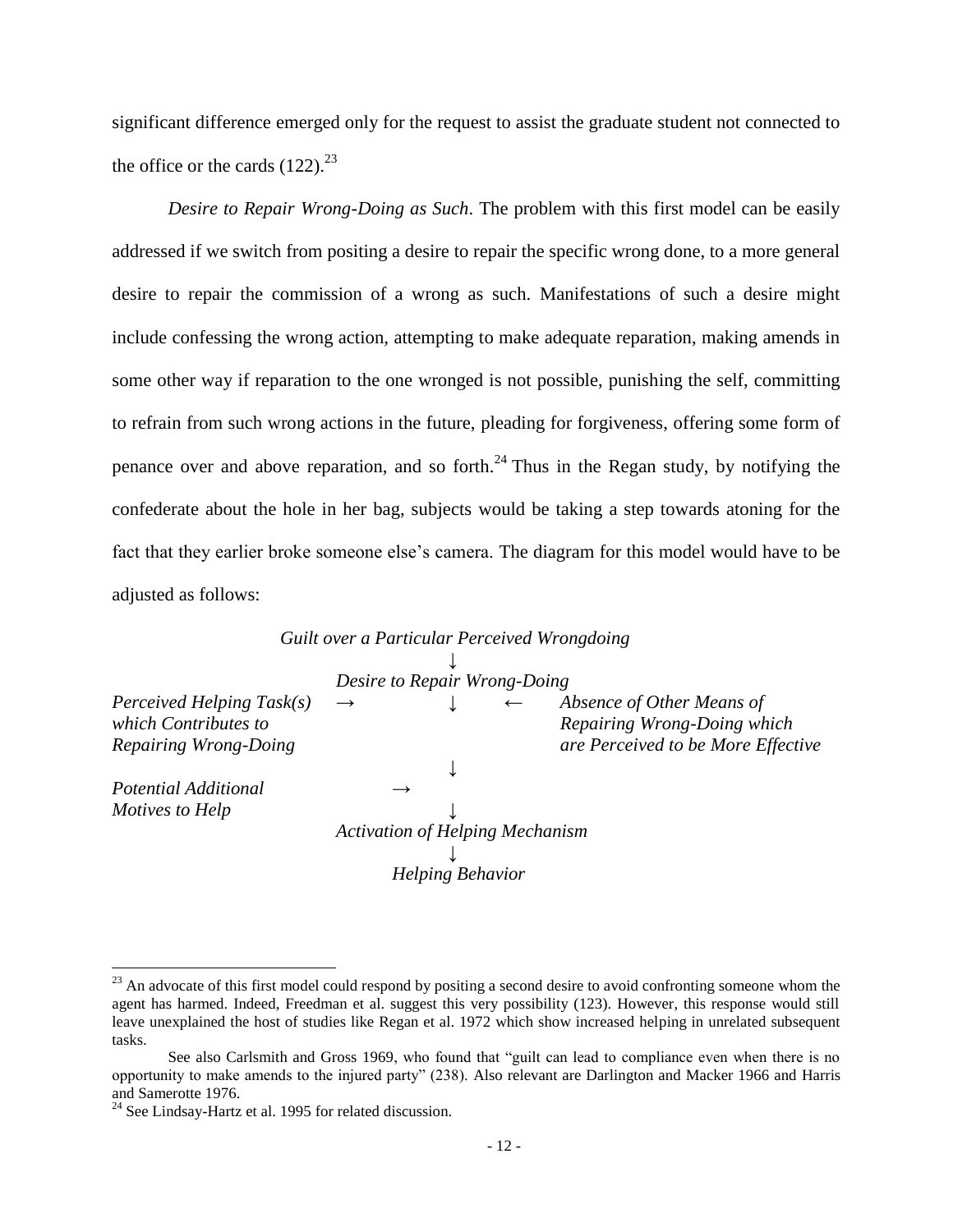Such a model would generate a number of testable predictions. One is that actions which serve to eliminate the agent"s guilt without contributing in any way to repairing wrong-doing, should not significantly diminish subsequent helping behavior. Another is that whether a guilt-induced subject is independently experiencing positive affect (positive mood) should have little to no bearing on helping rates since the positive mood presumably would not satisfy the desire to repair the commission of a wrong.

The above model seems to have a strong following in the literature on guilt and helping.<sup>25</sup> At the same time, there seem to be a number of studies with results which are incompatible with the above predictions. Let me briefly mention one study with respect to each prediction. Regarding the first, Zhong and Liljenquist (2006) asked subjects to recall an ethical or unethical action they performed in their past. Next subjects either used an antiseptic wipe to cleanse their hands or they did not. After completing a survey about their emotional state, they were given an opportunity to be an unpaid volunteer for a desperate graduate student in another research study. 74% of subjects who did not use the wipes volunteered to help, whereas only 41% who did use the wipes volunteered (1452). Note that the cleansing involved here was not a moral cleaning such as going to confession, which might be considered a means of trying to repair wrongdoing. <sup>26</sup> Rather it was simply an act of physical cleansing for eliminating germs from the person"s hands. Thus some subjects might have otherwise volunteered were it not for their performance of an action which had no bearing on repairing their prior unethical behavior, which contradicts what the above model should imply.

Regarding the second prediction, Cunningham and colleagues (1980) examined the relationship between positive mood, guilt, and helping. Positive mood was manipulated by

<sup>&</sup>lt;sup>25</sup> See, e.g., Freedman et al. 1967: 117, Baumeister et al. 1994: 257, Tangney 1995: 120, Amodio 2007, and especially Lindsay-Hartz et al. 1995.

 $^{26}$  For the effect of confession on helping behavior, see Harris et al. 1975.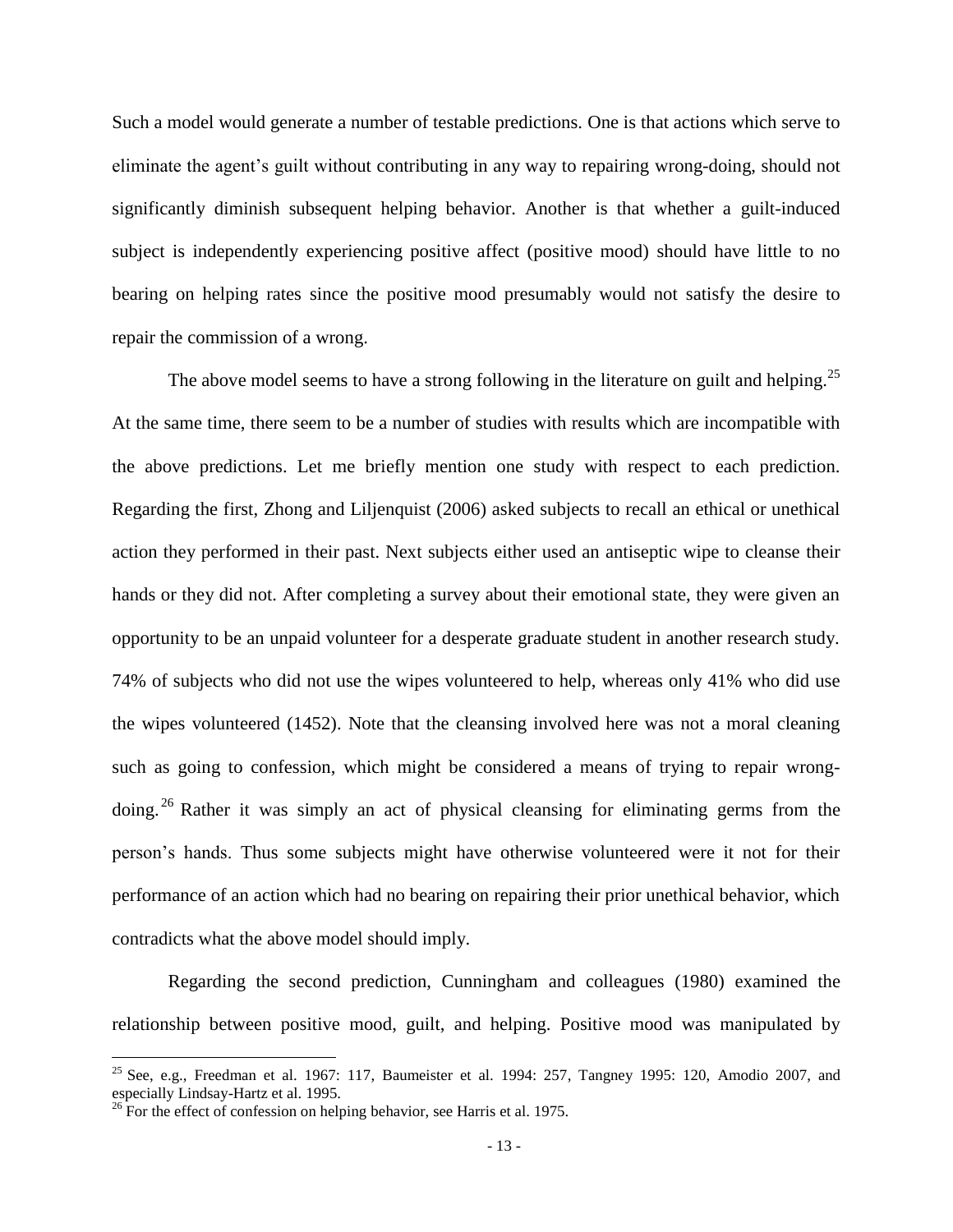having subjects find a free dime in the coin return slot of a pay phone. Guilt was manipulated by following the broken camera technique developed by Regan et al. 1972. And the helping task was assisting a confederate pick up papers which had been dropped in front of the subject. The results were as follows (184):

|                  | Guilt | No Guilt |
|------------------|-------|----------|
| Positive Mood    | 33%   | 73%      |
| No Positive Mood | 80%   | 40%      |

Hence whereas merely guilty subjects helped at much greater levels than controls, when subjects felt both guilty and in a positive mood, they did not. So contrary to the second prediction of this model, experiencing a positive mood does have an important bearing on helping behavior amongst individuals experiencing guilt.

*Desire to Improve One's Own Standing*. The previous model posited a desire which is concerned, not directly with the agent in question, but rather with morality itself and the importance of repairing a failure to live up to the agent"s moral standards. In order to help explain the relationship between guilt and helping, we could instead posit a desire that the agent might have to improve his or her (actual or perceived) moral purity, worth, virtue, social image, social attachments, social and communal relationships, moral standing in the community, or the like. $27$  The diagram here would look like this:

### *Guilt over a Particular Perceived Wrongdoing*

| Desire to Improve One's Own Standing       |  |  |  |                                    |
|--------------------------------------------|--|--|--|------------------------------------|
| Perceived Helping Task(s)<br>$\rightarrow$ |  |  |  | Absence of Other Means of          |
| which Contributes to                       |  |  |  | Improving One's Standing which     |
| Improving One's Standing                   |  |  |  | are Perceived to be More Effective |
|                                            |  |  |  |                                    |
| Potential Additional                       |  |  |  |                                    |

 $27$  See Carlsmith and Gross 1969: 239, Jones et al. 1995, Zhong and Liljenquist 2006, and especially Baumeister et al. 1994.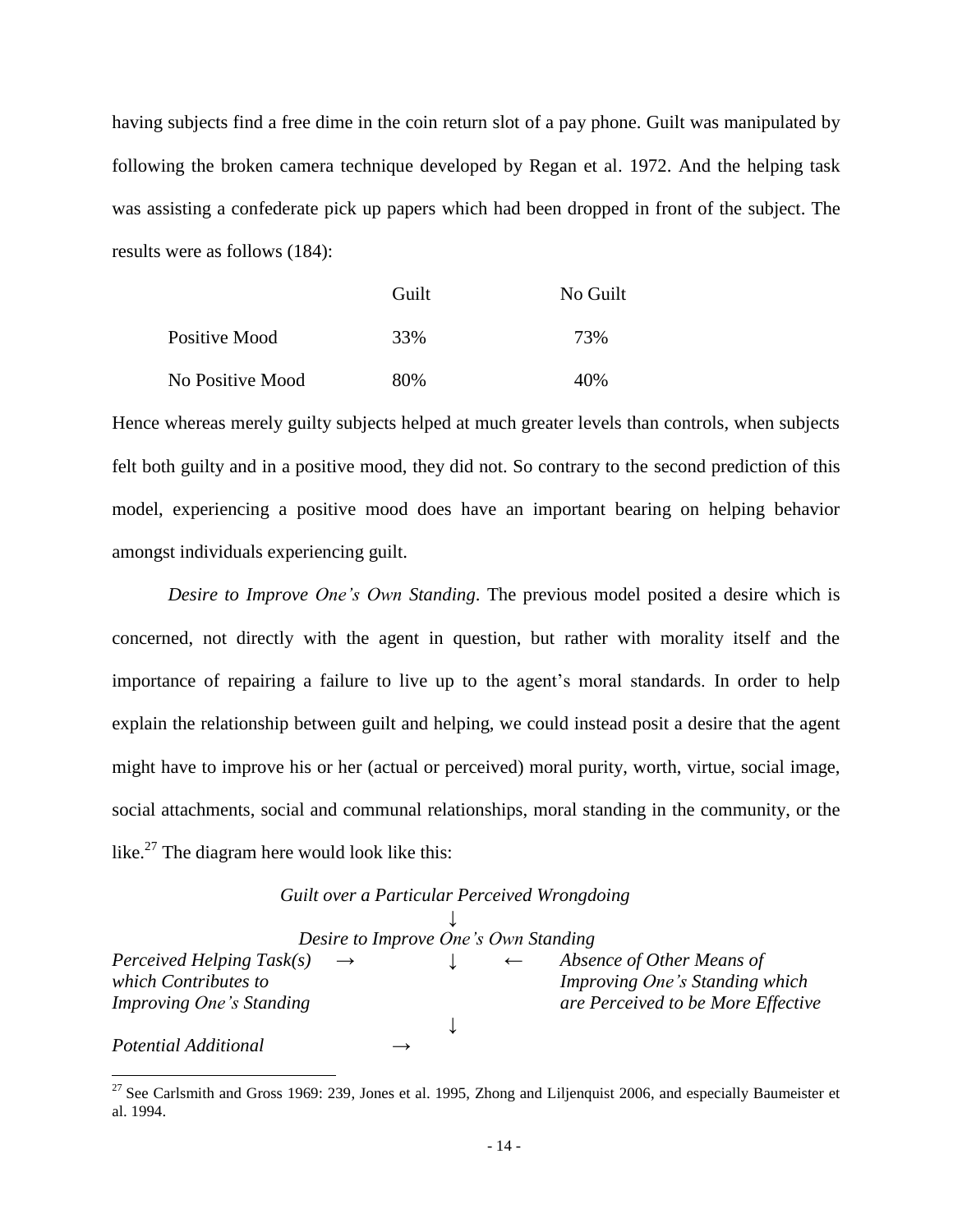$\overline{a}$ 

# *Activation of Helping Mechanism ↓ Helping Behavior*

Note that this model would generate some of the same predictions as the previous one: actions which eliminate guilt without improving moral or social standing should not significantly diminish subsequent helping behavior, and since positive moods would not improve the agent's standing, they should have little bearing on helping rates. Thus the studies mentioned above as troublesome for the previous model should cause problems for this one as well. For instance, using antiseptic wipes has no bearing on one's actual or socially perceived standing, and yet served to significantly reduce volunteering rates among guilty subjects.<sup>28</sup>

*Desire to Alleviate One's Guilt*. The fourth and final motivational model to be mentioned here holds that guilt states often cause the formation of a desire to eliminate or reduce the agent's guilt. Since helping is one very common way of making oneself feel better and no longer guilty about a prior wrong act, it is only to be expected that guilt would be positively correlated with helping, other things being equal. On this picture then, helping is treated as an instrumental means for promoting the agent's subjective well-being. Thus we get the following:

## *Guilt over a Particular Perceived Wrongdoing*

|                            | Desire to Relieve Guilt                |              |                                    |
|----------------------------|----------------------------------------|--------------|------------------------------------|
| Perceived Helping Task(s)  | $\rightarrow$                          | $\leftarrow$ | Absence of Other Means of          |
| which Contributes to       |                                        |              | Relieving the Guilt which          |
| <b>Relieving the Guilt</b> |                                        |              | are Perceived to be More Effective |
|                            |                                        |              |                                    |
| Potential Additional       |                                        |              |                                    |
| Motives to Help            |                                        |              |                                    |
|                            | <b>Activation of Helping Mechanism</b> |              |                                    |
|                            |                                        |              |                                    |

 $28$  Advocates of this model could focus on certain specific variants of the desire to improve one's standing, such as a desire to restore one"s moral purity, and argue that there is a psychological association between such a desire and a desire for physical cleansing. Thus by physically cleaning one's hands, one is also in the process undergoing an indirect form of moral cleansing. See Zhong and Liljenquist 2006 for discussion.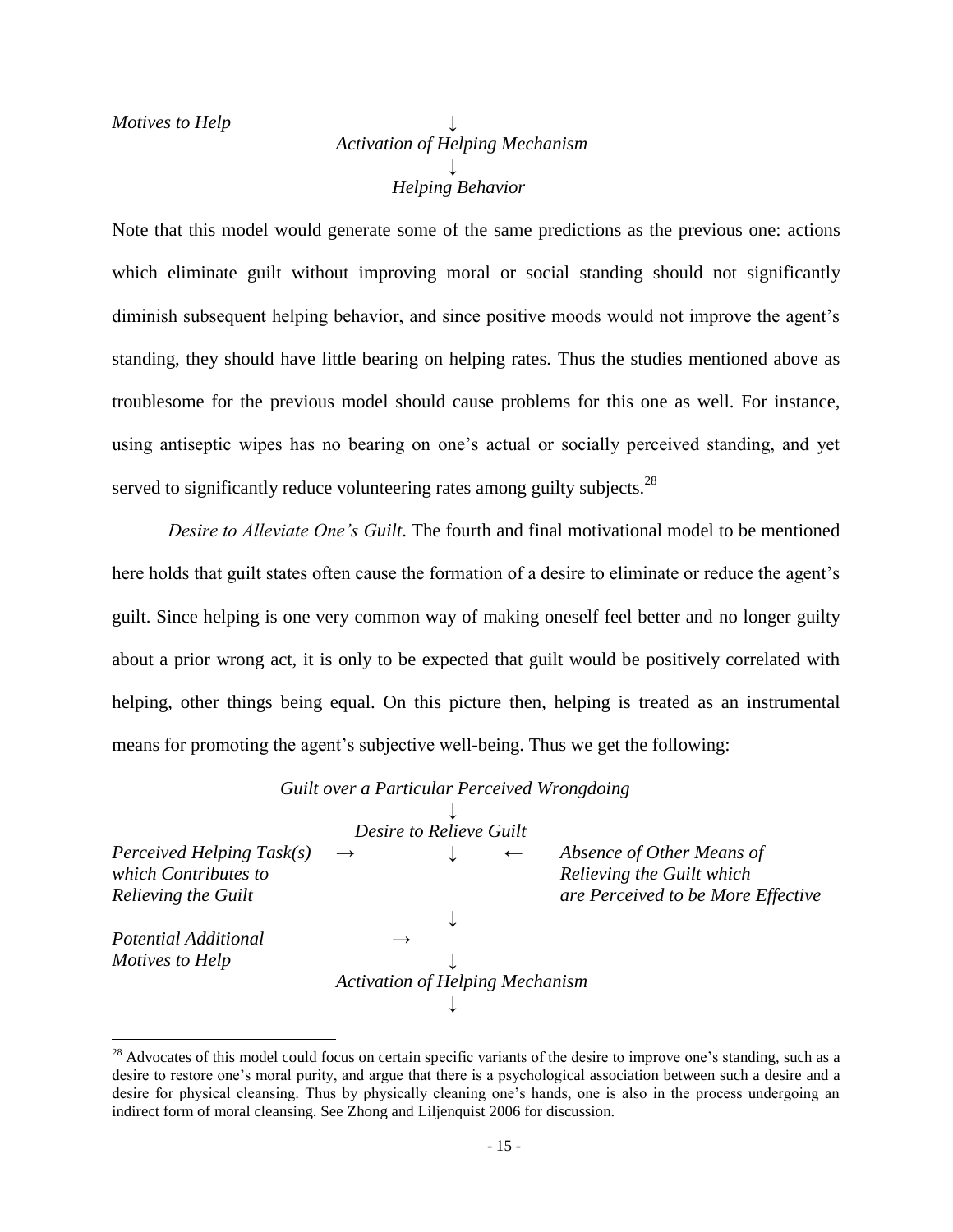## *Helping Behavior*

Such a model would imply among other things that whether a person experiencing guilt helps is in significant part a function of whether the helping task would be more costly than the benefit derived from relieving the guilty feelings. $29$ 

Such a guilt relief model is perhaps the leading proposal in the psychology literature today,<sup>30</sup> but even this view has met with some recalcitrant data. For instance, Zemack-Rugar and colleagues (2007) compared the helping behavior of subjects who were high in guilt-proneness and had been subliminally primed with guilt adjectives, with that of similarly primed subjects low in guilt-proneness and also subjects primed with sadness adjectives. After the priming procedure and emotion measures were administered by a computer, subjects were told of another study that involved "an array of annoying, boring, and repetitive tasks designed to assist a charity in formulating its research questionnaires." Subjects were asked how much time (between 0-20 minutes) they would like to volunteer to help the charity as unpaid volunteers. The initial experiment was also cleverly rigged to supposedly last 60 minutes but proceeded quickly enough so that subjects could volunteer for the entire 20 minutes if they wanted to without scheduling conflicts. The mean number of minutes volunteered was as follows (935):

| High guilt proneness, guilt prime:   | 8.4 minutes |
|--------------------------------------|-------------|
| High guilt proneness, sadness prime: | 3.9 minutes |
| Low guilt proneness, guilt prime:    | 3.1 minutes |
| Low guilt proneness, sadness prime:  | 2.2 minutes |

But it is unclear why guilty subjects would be so much more inclined to be dedicated volunteers for what seems to be a very costly task if helping behavior is being influenced by cost-benefit

 $29$  For related discussion, see Batson et al. 1986.

 $30$  See, e.g., Donnerstein et al. 1975, Cunningham et al. 1980, Baumeister et al. 1994:255-6, Quiles and Bybee 1997: 104, Estrada-Hollenbeck and Heatherton 1998: 221, and Lindsey 2005.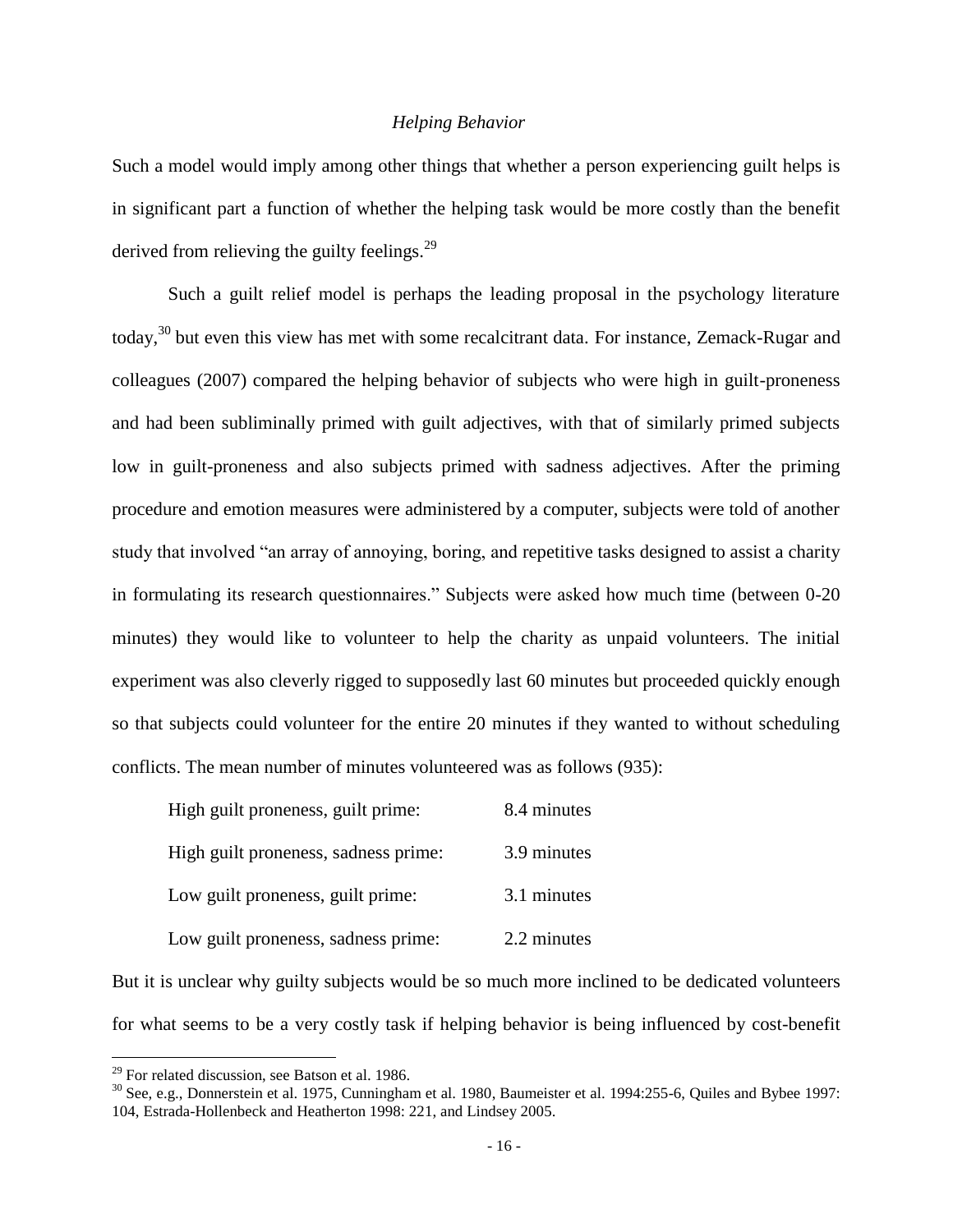assessments pertaining to guilt relief and there will likely be plenty of subsequent opportunities available to relieve guilt in other ways.<sup>31</sup>

Let me conclude this section with some comments about these models. First, they clearly each need to be more carefully developed than has been done above, although even this presentation is more detailed than one typically finds. Furthermore, each of the models is really just a label for a family of closely related proposals. For instance under the heading of the desire to improve the agent's standing, we can distinguish a desire to improve the agent's *actual* moral standing given the agent's personal set of norms, versus a desire to improve the agent's socially *perceived* moral standing. Clearly these two desires could lead to the performance of different actions in certain cases. In addition, while recalcitrant empirical results were mentioned for each of the four models, they should not be taken as decisive problems but rather as initial concerns. And finally, these models need not be regarded as exclusive  $-$  it might turn out that some agents instantiate one of these kinds of desires whereas others instantiate another kind, and it might even be the case that some agents instantiate two or more of these desires at the same time when feeling guilty.

#### **3. Broader Implications of the Relationship between Guilt and Helping**

 $\overline{a}$ 

Despite this admittedly quick overview of the psychology literature on guilt and prosocial behavior, we are in a position to draw a number of consequences which should be of particular interest to those working on moral psychology and ethical theory. Then in the following section we can integrate these consequences into a larger framework for thinking about what explains and predicts prosocial behavior.

 $31$  For another study involving guilt and an unpleasant helping task, see Darlington and Macker 1966. For critical discussion of this fourth model, see Zemack-Rugar et al. 2007: 934 and especially Lindsay-Hartz et al. 1995.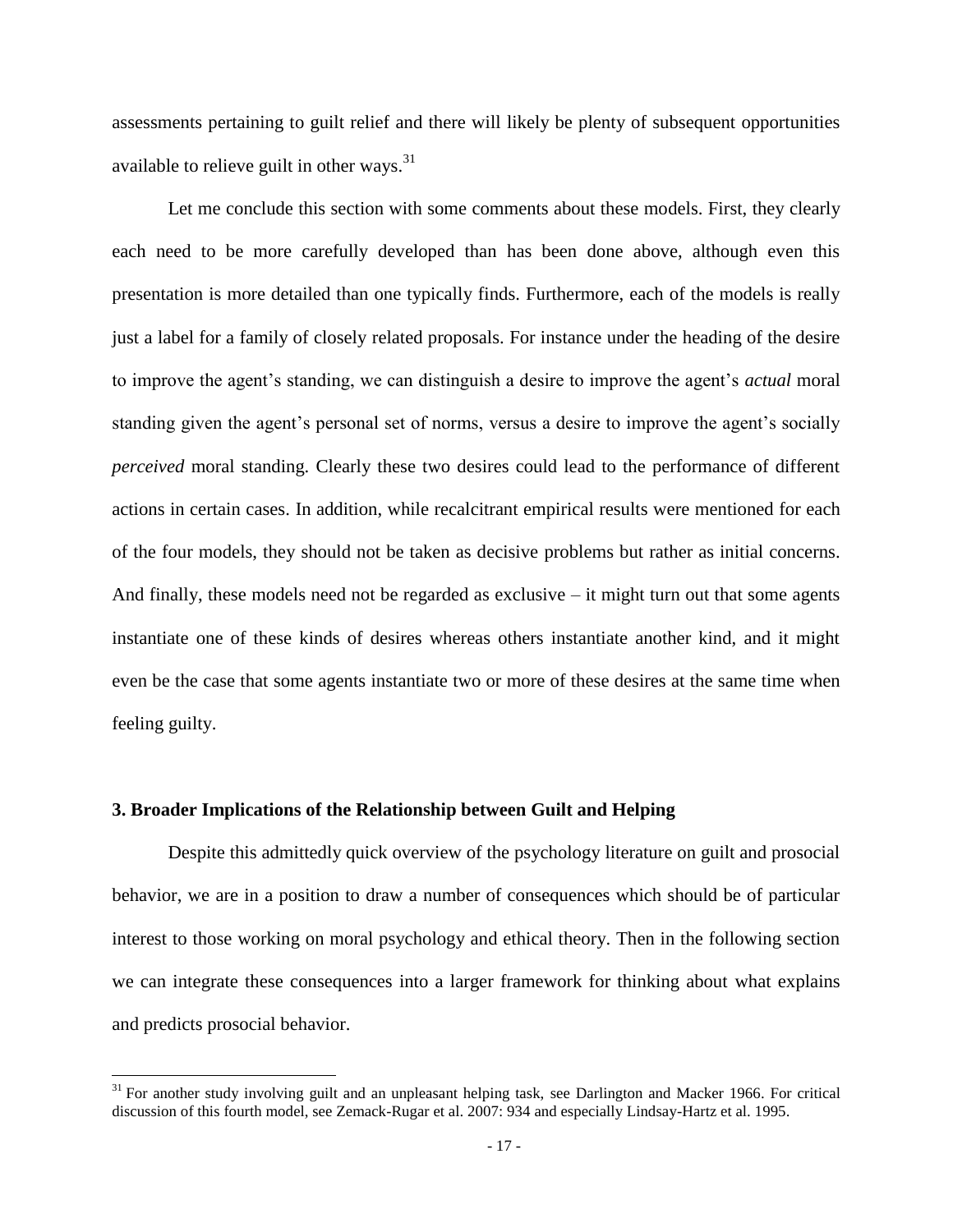*(a) The default state for most human beings is to not help*. Recall that control subjects almost never helped in the studies mentioned above. Regan et al. (1972) had only 16% of controls notify a woman that her bag was leaking candy, and Konečni (1972) found that only 15% of controls would stop to help pick up dropped cards. This would not be surprising if the helping tasks were very demanding or time consuming. But note how trivial these tasks are, a result which is consistent with the behavior of control subjects in a variety of studies on other variables associated with helping such as good moods, bad moods, and empathy.<sup>32</sup> Indeed, not only do many control subjects not help, an omission which itself is often morally problematic, but they often go further than that. For instance in the Konečni study, "the control subjects tended to make a fairly large and unnecessary semicircle around the pile of cards, and hardly ever commented on what had happened" (1972: 32).

Thus the first implication is that, apart from the boost provided by guilt or one of the other motivational variables such as a good mood which will be mentioned in the next section, most people tend to not exhibit helping behavior even with respect to simple helping tasks.

*(b) Guilt influenced helping seems to be cross-situationally consistent*. While the experimental literature on guilt and helping has involved a wide variety of guilt-eliciting circumstances (such as giving electric shocks, breaking a camera, and knocking over books) as well as helping opportunities (such as picking up dropped cards, volunteering for an experiment, and notifying someone about a torn bag), a remarkably consistent pattern has emerged that subjects experiencing guilt help at higher levels than do subjects who do not, other things being equal. We have every reason to expect this trend to continue in future experiments involving new

<sup>&</sup>lt;sup>32</sup> See my 2009c and 2009d for an overview of these studies.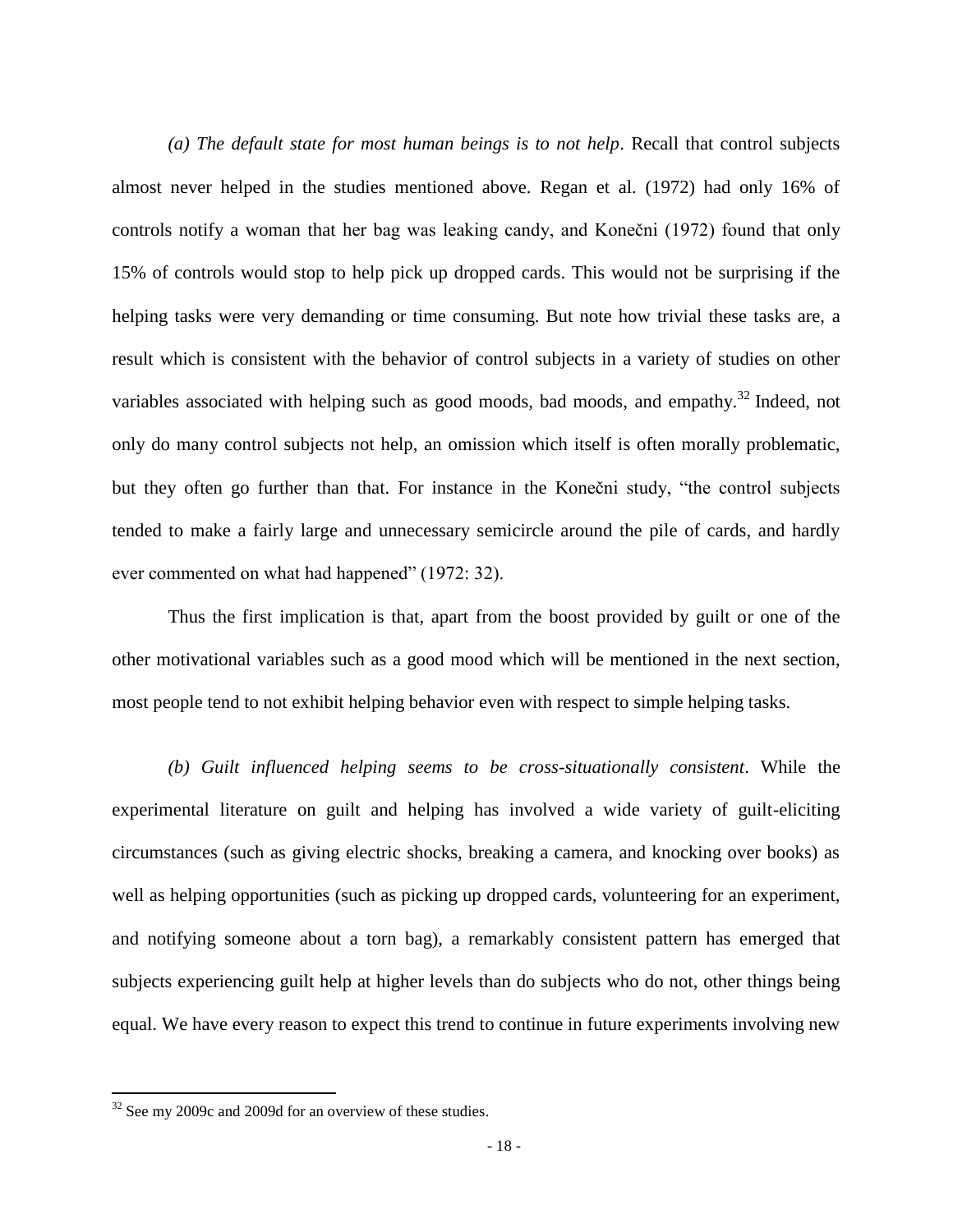guilt-eliciting circumstances and helping tasks. Thus there is a remarkable degree of crosssituational consistency in the experimental results.

This consistency allows up to make what should be fairly accurate predictions about the helping behavior of individuals experiencing guilt. Or rather, such would be the case once we have a better idea as to what the correct model is of the motivational state(s) which mediates guilt and helping. For as we saw above, each of these models makes different predictions about what helping tasks a person feeling guilty would likely perform. So just for the sake of simplifying the discussion, let us assume that the fourth, guilt-relief model is correct. Then we can formulate conditionals which attempt to accurately capture certain trends in helping behavior. Here are two such conditionals based on the guilt-relief model:

- (C1) Other things being equal, if an agent is *not* experiencing guilt as a result of some perceived wrong the agent has committed, and:
	- (i) Is presented with a helping opportunity.
	- (ii) Takes himself to be able to perform the helping task.

that agent will probably *not* attempt to perform the helping task.

- (C2) Other things being equal, if an agent *is* experiencing guilt as a result of some perceived wrong the agent has committed, and:
	- (i) Is presented with a helping opportunity.
	- (ii) Takes himself to be able to perform the helping task.
	- (iii) Takes the benefits of helping in terms of guilt relief to outweigh the perceived costs associated with helping.
	- (iv) Does not take there to be any more effective means available for relieving the guilt. that agent *will* probably attempt to perform the helping task.

Note that the consequents of the conditionals are stated in terms of what the agent will "probably" do – none of the studies showed that all of the subjects in the guilt condition helped, just as none of them showed that all of the subjects in the control condition did not help. So the claim is not that each individual will always try to perform some helping task when experiencing guilt and when the conditions in (C2) obtain. Rather, what we would expect to find if we monitored that person"s behavior and guilt levels over time is a significant difference in the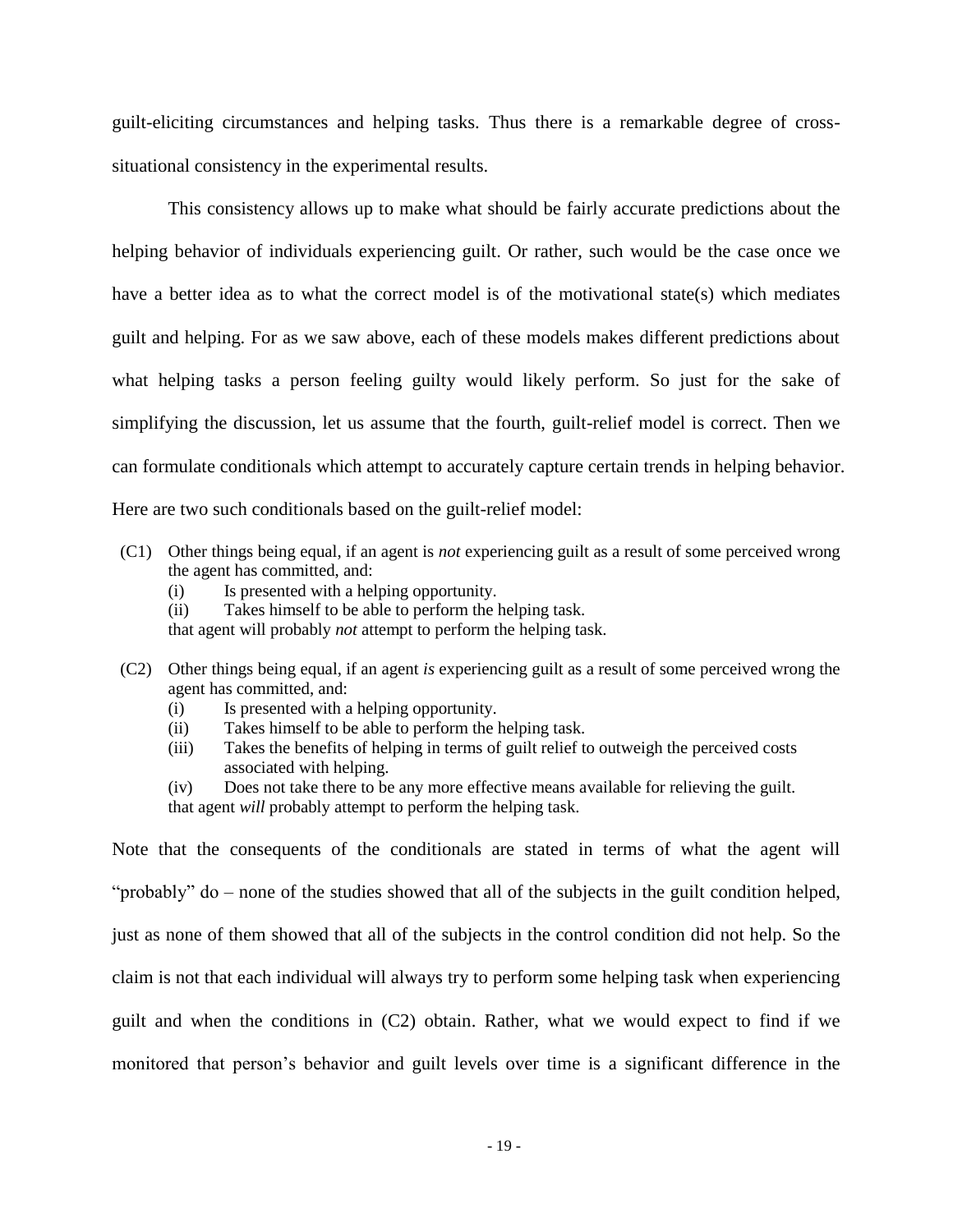*frequency* of his helping versus not helping which positively correlates with his experiences of guilt, other things being equal.

Unfortunately, while we have a wealth of data on how different individuals react to particular helping opportunities when feeling guilty, what we do not have is a number of longitudinal studies focused on the *same* individuals as they experience guilt on multiple occasions and are confronted with various opportunities to help. So we can only speculate at this point that the same helping trends we see across subjects involved in the same experiment, will also apply with the same subjects over time.

*(c) Guilt-produced motivation to help is not altruistic*. Genuine altruistic motivation to perform an action is motivation concerned with the good of another person, independently of whether the action will directly benefit the agent or not. While it used to be popular to think that there is no such motivation, the tide seems to be shifting. More specifically, over the course of the past thirty years Batson and his colleagues have provided a wealth of experimental evidence for the empathy-altruism hypothesis, or the claim that "empathy evokes motivation directed toward the ultimate goal of reducing the needy person"s suffering; the more empathy felt for a person in need, the more altruistic motivation to have that need reduced" (2002: 92).<sup>33</sup> However, what might be true of empathy-influenced helping behavior, does not seem to hold for the motivational contribution that guilt makes. Take again our four models from the previous section. The first two involve moralistic motivation:

*Desire to Repair the Specific Wrong*.

 $\overline{a}$ 

*Desire to Repair Wrong-Doing as Such*.

 $33$  For reviews, see Batson 1987, 1991, 2002, and Batson et al. 2003 as well as my 2009d.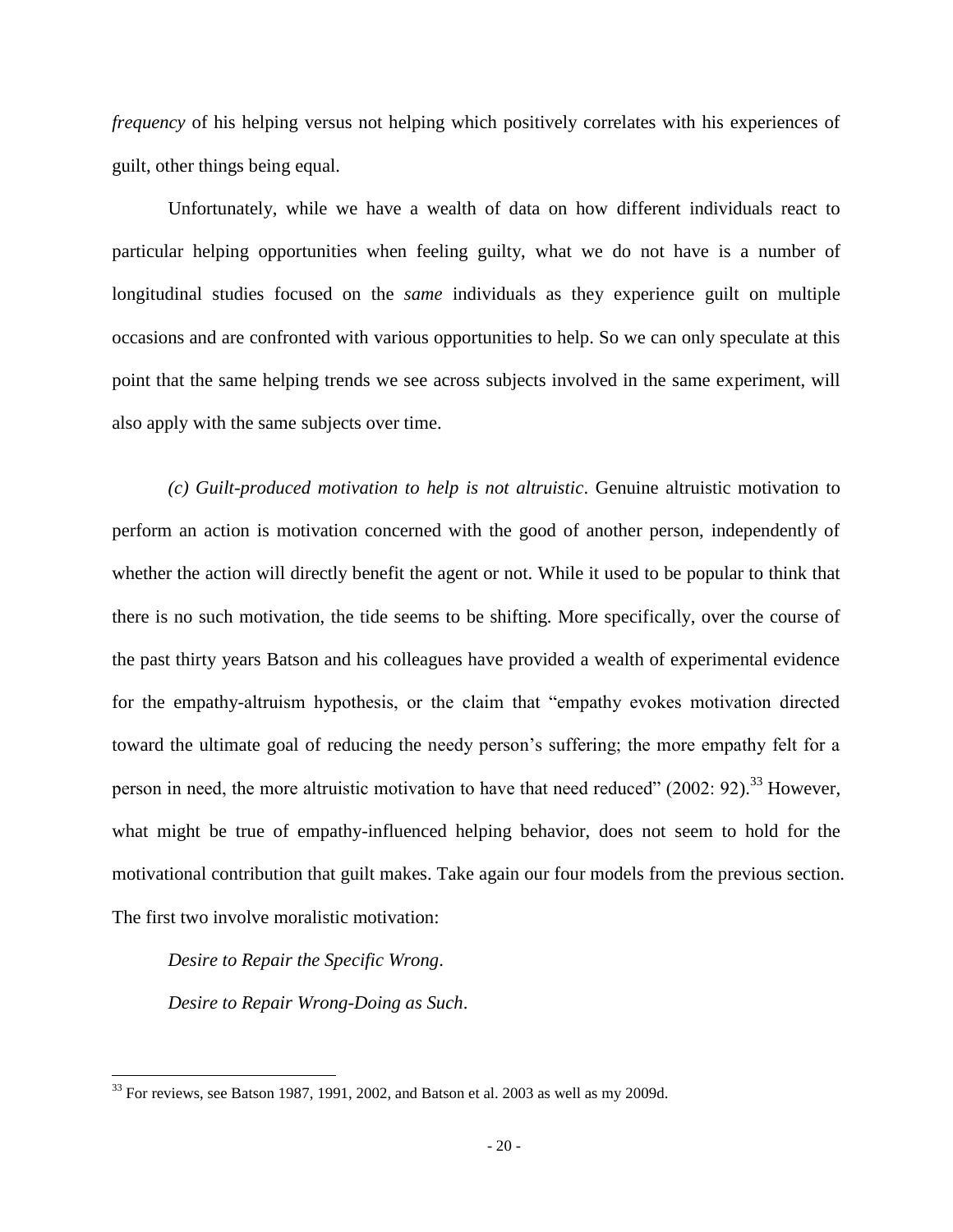In both cases, the primary concern is with what morality demands, rather than with, say, the interests of someone in need. To the extent to which it stems from such a desire, helping the other person is thereby treated as instrumental to satisfying normative standards, and so is not genuinely altruistic action.

Similarly, recall that the other two models of guilt-produced motivation were the following:

### *Desire to Improve One's Own Standing*.

#### *Desire to Alleviate One's Guilt*.

And these are egoistic desires. If they give rise to helping behavior, then a person in need is being treated as a means to achieving one of these goals that the agent has. So in having such a desire, the agent does not really care about the person in need for his or her own sake, and indeed would not even help in the first place if another, more attractive means of achieving the desire were available.

The upshot then is the following. If one or more of the four leading models of guiltproduced motivation to help is correct, then the action which results will not be altruistic to the extent that it depends on such motivation. Furthermore, while it is still a good thing in most cases that the person helps, we might conclude that the helper"s action deserves no moral worth. This is plausible in the case of egoistic motivation such as a desire to alleviate one"s guilt; to adapt Michael Stocker"s famous example, if you are in the hospital and find out that your best friend has come to visit you in order to alleviate her guilt, then while you are glad that your friend is visiting, her action deserves no moral worth whatsoever. Indeed, it calls into question the extent to which she really is your best friend (Stocker 1976).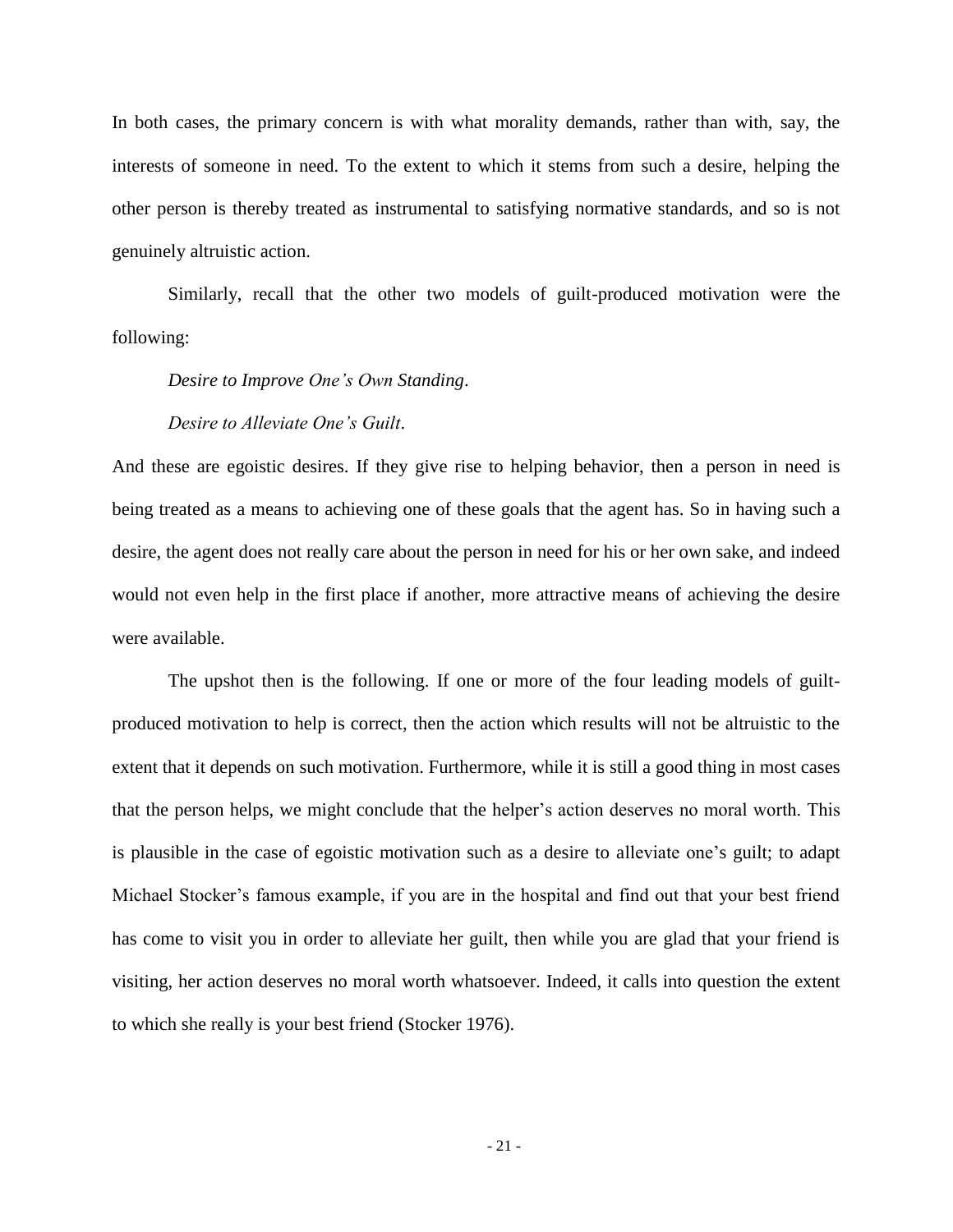In my view, the same is true in the case of moralistic motivation, although as we know from Kant"s famous discussion of moral worth in the *Groundwork*, here the issues are much more complex and unfortunately there is not adequate space to investigate them here. Let me only note that if your friend comes to visit due in large part to a desire to repair the moral damage done by a series of wrongdoings that she had performed towards someone else earlier in the day, such an action does not show any special attachment towards you and is likely to strike many people as cold and impersonal. Thus, not only it is not clear that guilt-produced motivation to help is altruistic, it is also not clear that it bestows on the action any significant degree of moral worth.

*(d) Most people do not possession compassion*. In light of the first three implications, we can arrive at the final conclusion of this section, namely that other things being equal, most people do not have the virtue of compassion. To see this, consider the following familiar claims about what a virtuous person with the character trait of compassion would be like:

- (i) A person who is compassionate will, other things being equal, typically perform simple and straightforward helping tasks when in helping-relevant circumstances.
- (ii) A compassionate person"s helping behavior which arises solely from his or her trait of compassion will, other things being equal, not be dependent on the presence of morally problematic or morally insignificant factors such as whether he or she is feeling guilty or not.
- (iii) A compassionate person who helps someone solely out of his or her trait of compassion, other things being equal, always does so for morally admirable reasons and motives.

For example, we would expect a compassionate person to help pick up dropped computer cards,

to do so regardless of whether she is feeling guilty or not, and to do so for virtuous motives. On

the other hand, we have seen that the following claims appear to in fact be true:

(i\*) Most people will, other things being equal, typically *not* perform simple and straightforward helping tasks when in helping-relevant circumstances.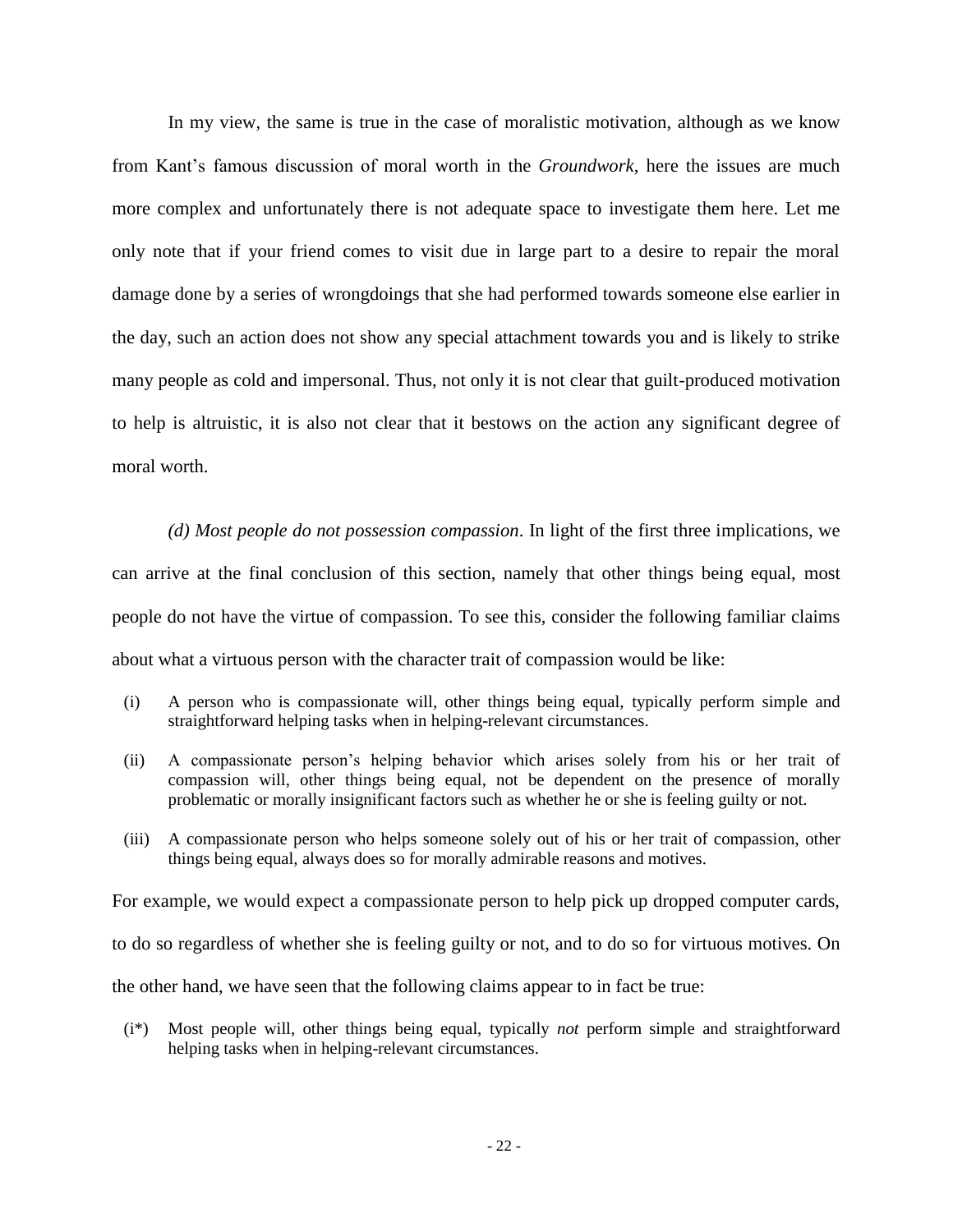- (ii\*) The helping behavior of a person *will*, other things being equal, often be dependent on the presence of morally problematic or morally insignificant factors such as whether he or she is feeling guilty or not.
- (iii\*) A person who helps someone primarily out of a guilt-produced motive, other things being equal, often does *not* do so for morally admirable reasons and motives.

Thus a person might often not help pick up dropped computer cards, and even when he does help, he might do so as a result of feeling guilty, thereby making the helping behavior at least partially if not entirely dependent on morally suspect motives like a desire to eliminate his guilt.

One qualification should be noted here. Researchers have repeatedly found a positive correlation between guilt and empathy. If it turns out that (i) by focusing the agent on the harm caused to others by his or her wrong action, feelings of guilt will in some instances *give rise to* empathetic feelings for another's suffering or misfortune, and if (ii) Batson's empathy-altruism hypothesis is correct, *then* motivation to help which arises from empathy for the other person's situation, rather than directly from one of the four guilt-produced desires in section two, would typically be altruistic and so be compatible with compassionate motivation. But even here it is unlikely that *all* cases of guilt-influenced helping are mediated by empathy, rather than just some. And even if all were, that would still not call into question claims  $(i^*)$  and  $(ii^*)$  above.<sup>34</sup>

Having said this, the experimental data on guilt and helping is compatible with the existence of a *few* people who might have the virtue of compassion to some degree. Recall that 15% of controls still stopped to help pick up the computer cards in Konečni"s study, and 16% of controls called attention to the torn bag in Regan"s study. Indeed the existence of a few, rather than many compassionate people might be just what we would expect given our ordinary experience of the world and the course of human history.

#### **4. Integrating Guilt into a Broader Picture of Helping Behavior**

 $34$  For more on guilt and empathy, see Tangney 1995: 131-133 and Tangney et al. 2007a: 350-351.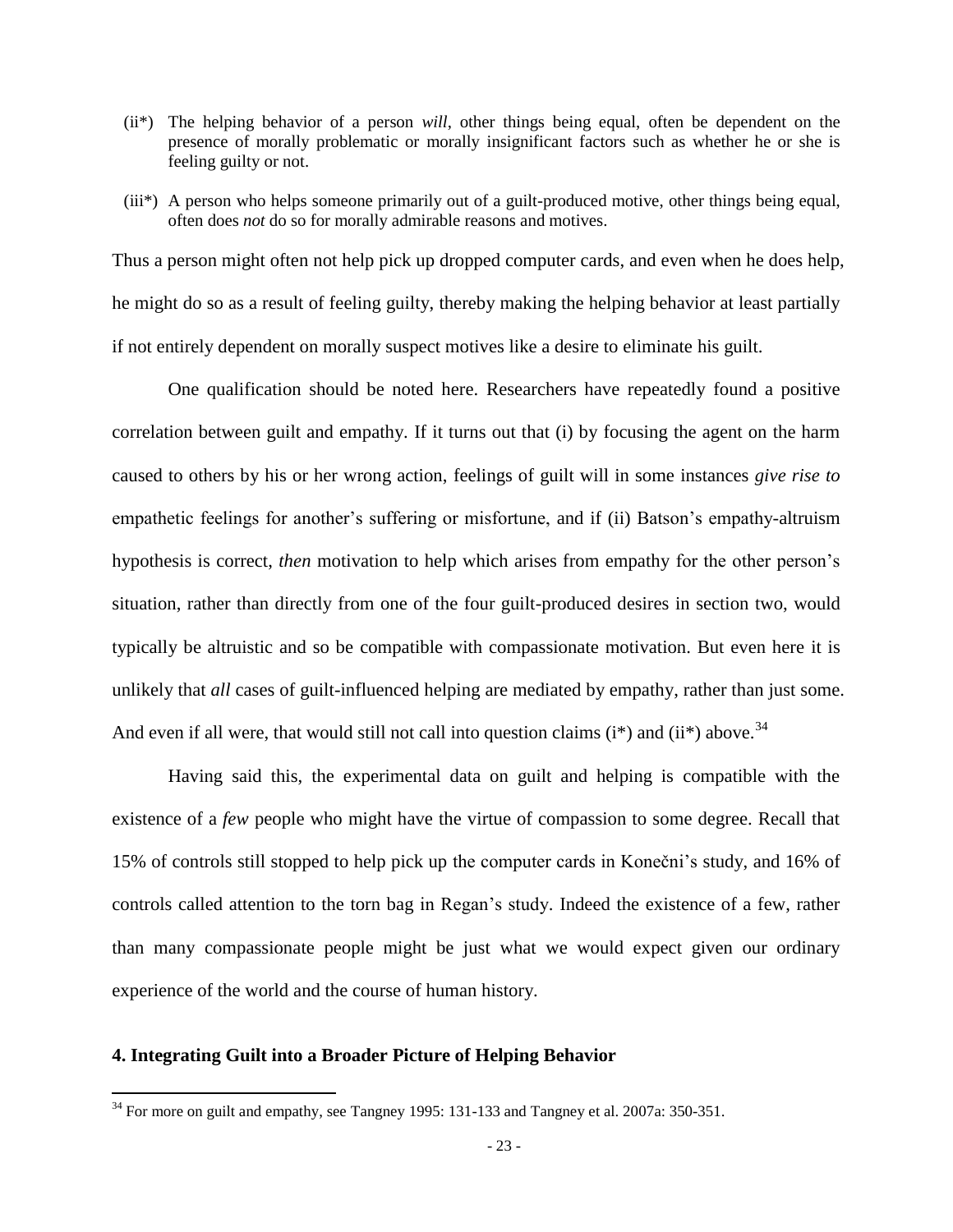Thus far in this paper, we have examined a number of issues associated with the empirical literature on guilt and helping. But that literature is only one part of a vastly larger body of work in social psychology on various psychological variables which have been positively or negatively correlated with helping behavior. Positive correlations have also been found, for instance, with empathy, good moods, and certain instances of bad moods, whereas negative correlations have been found with anger, fear of embarrassment, and fear of being blamed. So let me end this paper with a much more speculative discussion of how these variables – guilt among them – might be incorporated into a broader picture of helping behavior.<sup>35</sup>

The place to begin, in my view, is with the idea of what I call "global helping traits" (GHTs), which I have explored in a number of recent papers.<sup>36</sup> GHTs are dispositions to try to help whose activity is sensitive to a number of different "triggers," one of which, not surprisingly, is guilt. The presence of one of these triggers, other things being equal, increases the probability that the agent will attempt to help when in situations where helping opportunities are thought to be available. Diagrammatically, the picture is as follows:

## *Appropriate Trigger is Activated ↓ Formation of a Motive which, given the Agent's Background Beliefs, is Relevant to His or Her Helping ↓ Activation of a Global Helping Trait ↓ Helping Behavior*

For example, we saw that the trigger of guilt might lead to the formation of a motive to eliminate the guilt, depending on whether the fourth mediation model of guilt and helping behavior turns out to be correct. Given the agent's background beliefs that helping is a means of relieving guilt

<sup>&</sup>lt;sup>35</sup> This section draws in part on my 2009a.

<sup>36</sup> Miller 2009a, 2009b, 2009c, 2009d.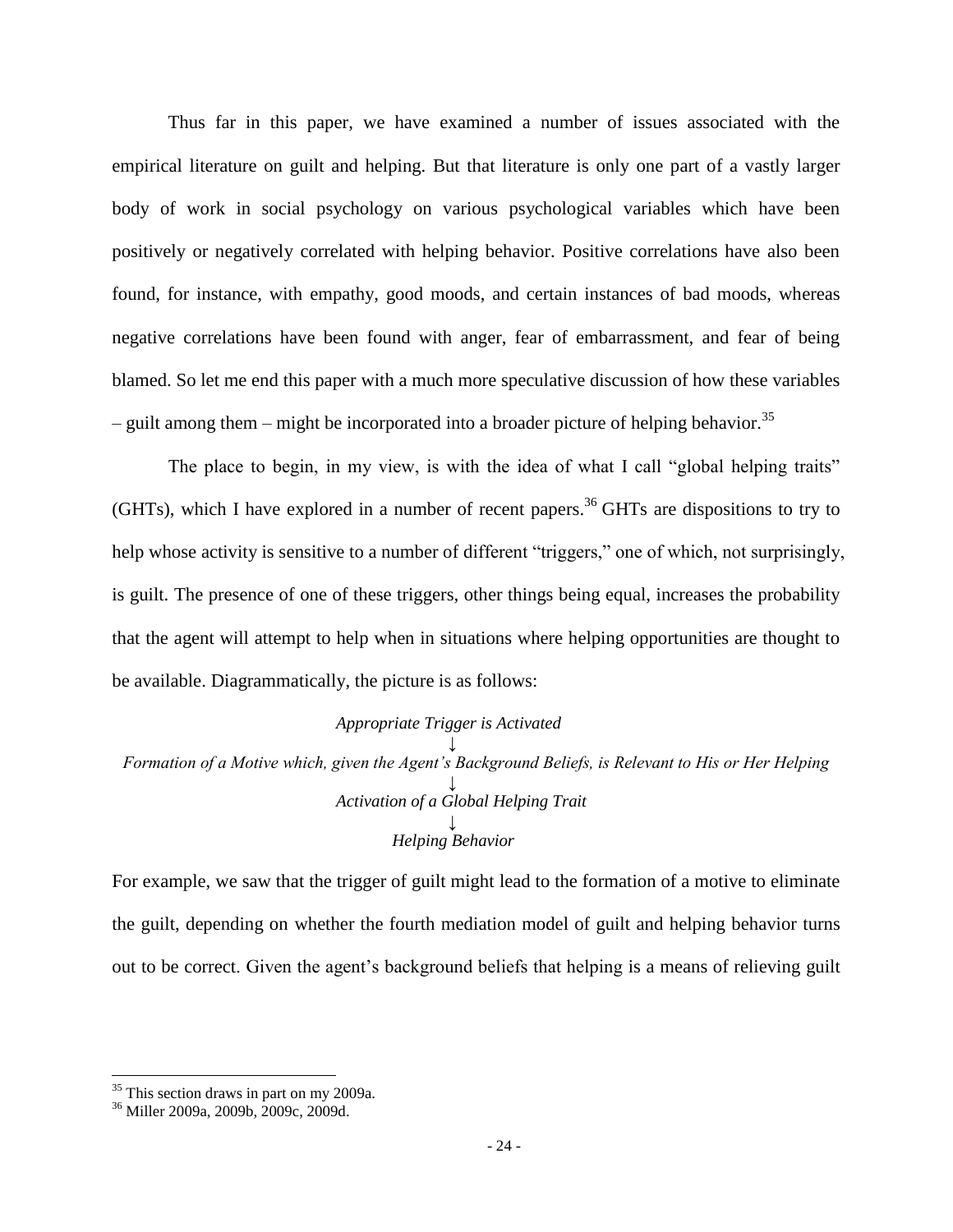and that the agent is in a position to help certain people, this motive could activate the relevant GHT which in turn leads to the agent's trying to do so.

In addition to guilt, the past forty years of research in social psychology have shown that helping behavior is remarkably sensitive to the following psychological factors (among others):

Embarrassment.<sup>37</sup> Moderately Good Moods.<sup>38</sup> Empathy. $3<sup>5</sup>$ 

These other triggers can lead to the formation of quite different motives of their own, such as a motive to promote the well-being of another person in the case of empathy or a motive to maintain a good mood in the case of positive affect. Such motives in turn might be just as effective as the motive to eliminate guilt in leading to helping behavior.

But what exactly is the contribution that GHTs are supposed to make to a story about helping behavior? I take GHTs to stand for certain clusters of mental states – beliefs, desires, intentions, and the like – which in many cases play a causal role in bridging the gap between the presence of a trigger on the one hand, and elevated or reduced helping behavior on the other. Let me elaborate by returning to guilt and helping. We said that guilty feelings can give rise to a motive to relieve those feelings (again, provided that the fourth mediation model turns out to be correct). An agent with a GHT will have a cluster of mental states related to helping and guilt. These might include:

- Beliefs about the relationship between helping others and various personal costs, such as lost time, money, alternative activities, and so on.
- Beliefs about the relationship between helping others and various social reactions, such as moral approval, gratitude, praise, and so forth.
- Beliefs about the relationship between helping others and various moral consequences, such as living up to the agent's norms, improving one's moral standing and purity, and so forth. Beliefs about how these various personal costs, social reactions, and moral consequences contribute towards alleviating the agent's guilty feelings.

<sup>37</sup> Apsler 1975.

<sup>&</sup>lt;sup>38</sup> Isen 1987, Carlson, Charlin, and Miller 1988, and Schaller and Cialdini 1990.

<sup>39</sup> Batson 1987, 1991, 2002, and Batson et al. 2003.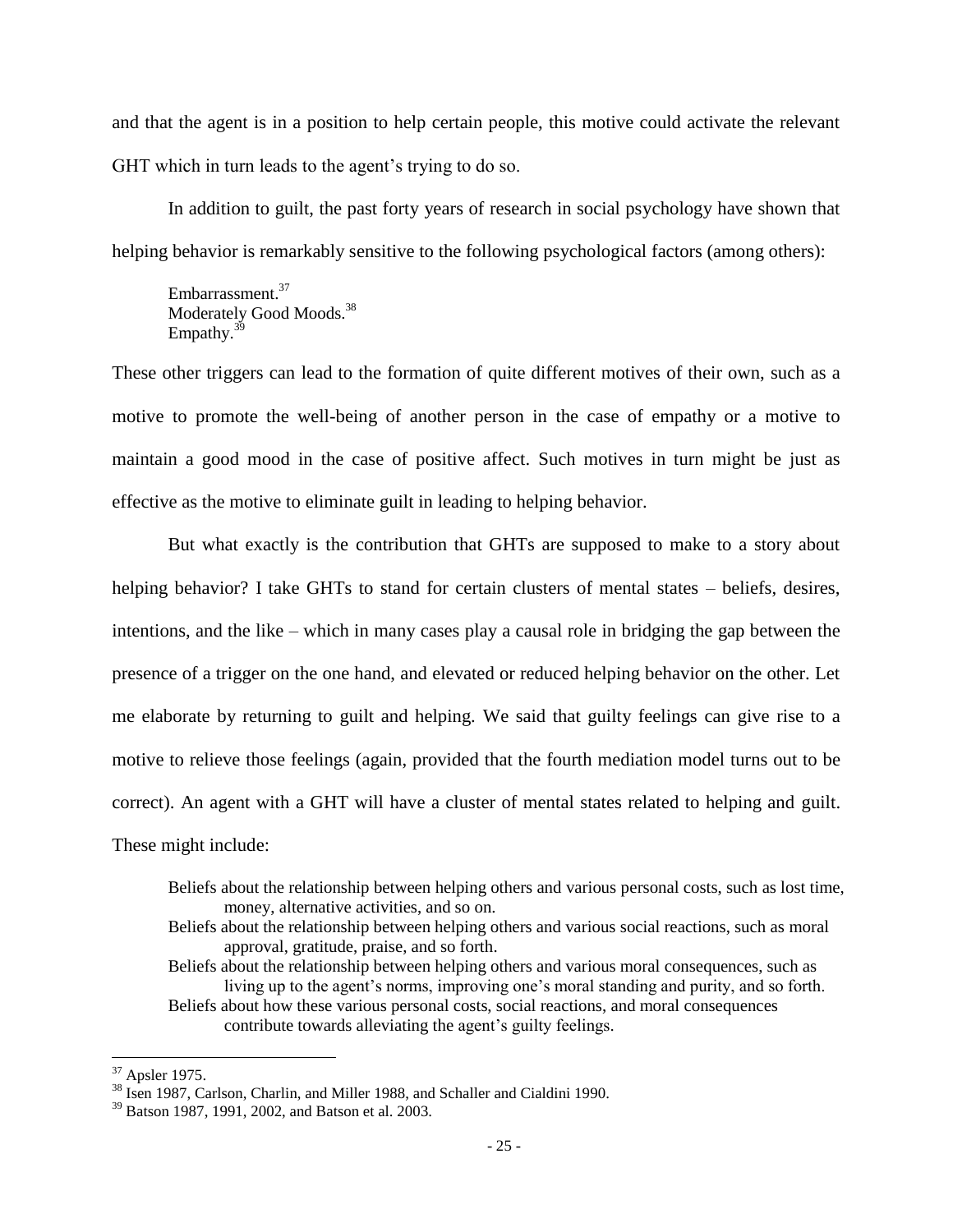A motive to help when doing so will contribute towards alleviating the guilty feelings, and a motive to not help when doing so will perpetuate or worsen the guilty feelings.

Thus the agent might have a motive to relieve his guilt, and a belief that a helping opportunity is available. The first three sets of beliefs might lead him to an implicit judgment about what social reactions, moral consequences, and personal costs might ensue if he actually helped. And the fourth set of beliefs might lead him to connect these various consequences to alleviating his guilt. Finally, the result of this (largely unconscious or automatic) collective evaluation might bring to bear a motive to help or to not help in connection with relieving the agent"s guilty feelings. For example, if the helping task is very costly for the agent and outweighs the perceived benefits for guilt relief, this might lead to the formation of a motive to not help because helping might be thought to do nothing towards alleviating the guilty feelings.

On my view, the default condition for most people with GHTs is that none of the appropriate triggers is typically present, and that frequently a GHT is not activated even in helping-relevant circumstances. As we have already seen, this claim appears to be in line with experiments in social psychology on helping behavior in which, for many helping tasks, only a small percentage of control subjects seems to attempt to help. However, when activated in one of the relevant ways, and other things being equal, GHTs should lead a person to try to help both in a wide variety of circumstances and in repeated instances of the same circumstance. At the same time, we would expect such continued helping behavior to be performed *provided that* the motive which led to the GHT"s being triggered is still present at a suitable strength. To take the same example, the motive to relieve guilt can trigger a GHT which in turn motivates several instances of helping behavior. But if such behavior is actually successful at relieving the guilt, then we would expect the helping behavior to dissipate.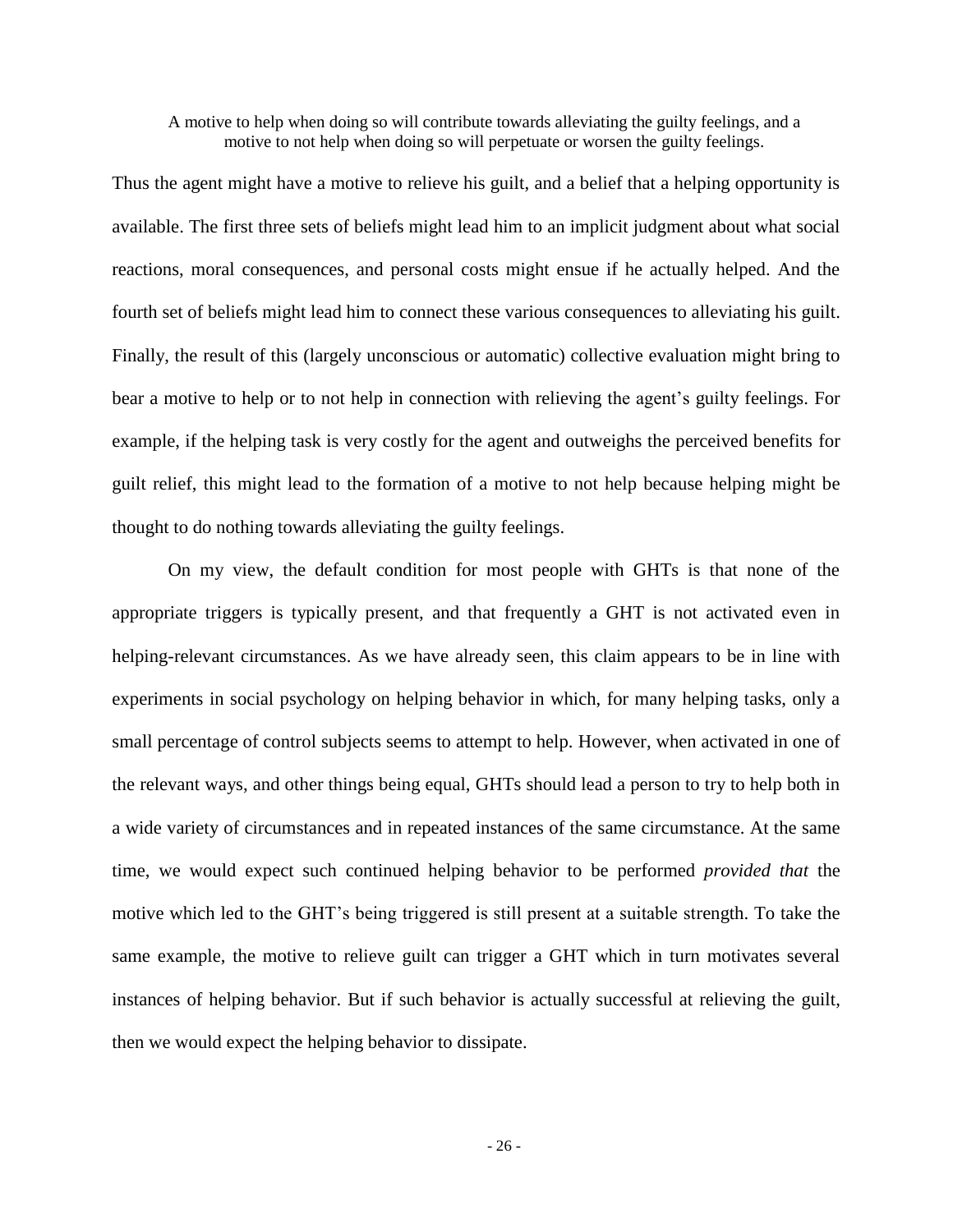As character traits which are alleged to be widely possessed, GHTs are meant to play a robust explanatory and predictive role. Concerning the latter, they allow us to formulate conditionals which can offer fairly precise, testable empirical predictions for helping behavior. Indeed, we have already seen examples of such conditionals in the previous section with (C1) and (C2), and here is a third example for moderately good moods:

 (a) If an adult possesses a GHT and is experiencing intermediate levels of increased positive affect, that person will probably engage in helping-relevant behavior in moderate helping-relevant circumstances.

The 'moderate' qualifier in the consequent is intended to exclude what are taken by the agent to be extremely demanding acts of assistance, which we can predict are not likely to be performed very frequently. Similarly for a trigger like empathy:

(b) If an adult possesses a GHT and is experiencing intermediate levels of increased empathy, that person will probably engage in helping-relevant behavior in moderate helping-relevant circumstances.

However, if no inputs are present to trigger a GHT, then:

 (c) If an adult possesses a GHT which has not been triggered, that person will probably not engage in helping-relevant behavior in moderate helping-relevant circumstances.

Once again it is assumed that various other relevant considerations are being held equal, i.e., that

the person is not also experiencing depression or an intense emotion like anger or fear.

## **5. Conclusion**

 $\overline{a}$ 

Much more could be said about GHTs, and I have done so elsewhere.<sup>40</sup> As far as this paper is concerned, I hope to have provided a helpful overview of experimental work on guilt and helping behavior. In addition, I aimed to use the existing research to call attention to a central area where further conceptual and experimental work needs to be done concerning the

<sup>40</sup> See my 2009a, 2009b, 2009c, and 2009d. In particular, in my 2009a I explore how GHTs can not only be triggered but also inhibited by, for instance, fear of embarrassment.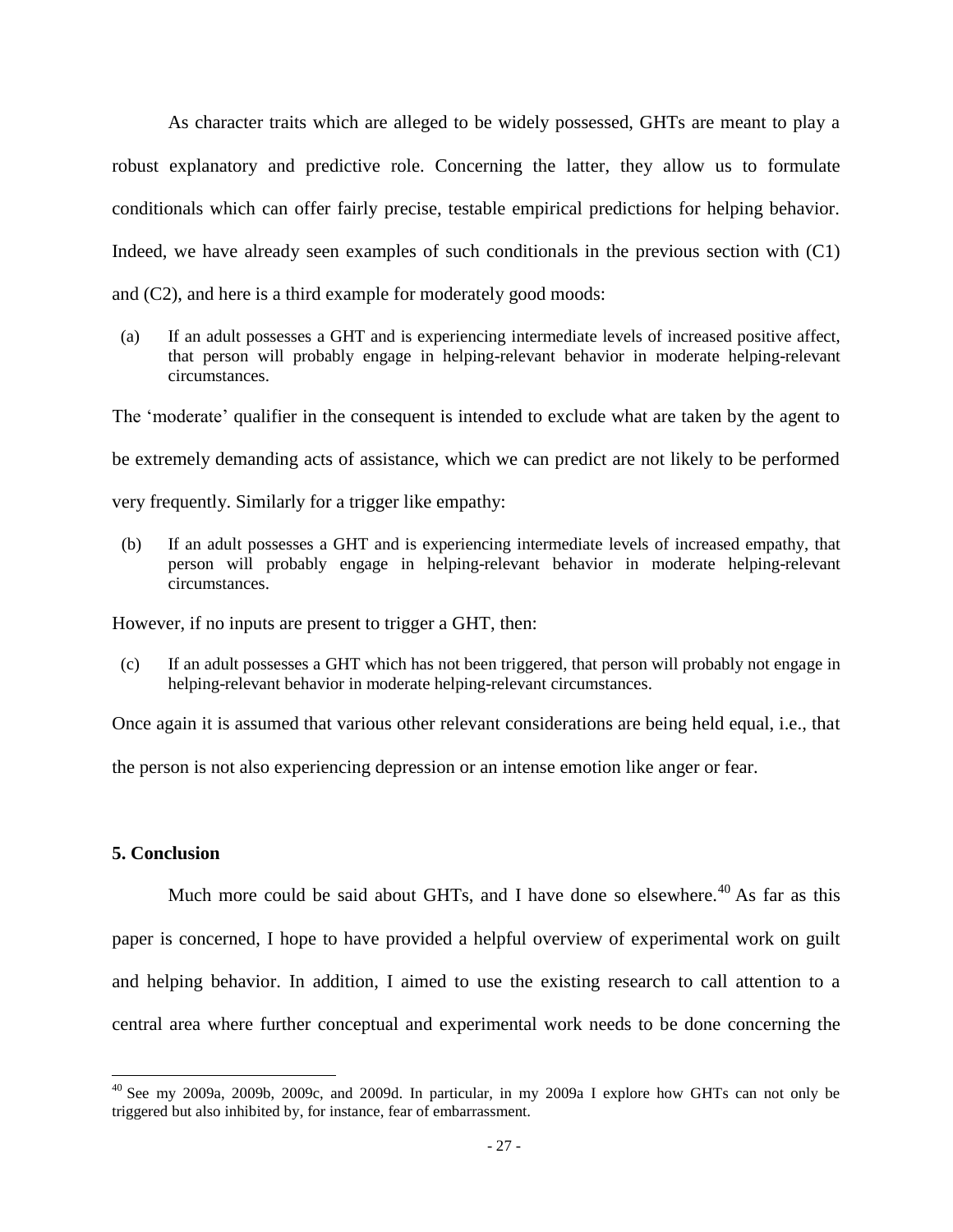motivating state(s) that mediates guilt and helping behavior. Furthermore, I attempted to draw some interesting implications from the existing research, culminating in the conclusion that most people do not have the virtue of compassion. At the same time, though, there is initial reason to think that most people *do* have an alternative character trait instead, namely one or more GHTs which are sensitive not only to feelings of guilt, but also to other psychological factors such as empathy and mood. Clearly there is much exciting empirical and philosophical work left to be done in this area.<sup>41</sup>

 $41$  This paper is a shorter version of my 2009b, which in addition to guilt also examines the relationship between embarrassment and helping.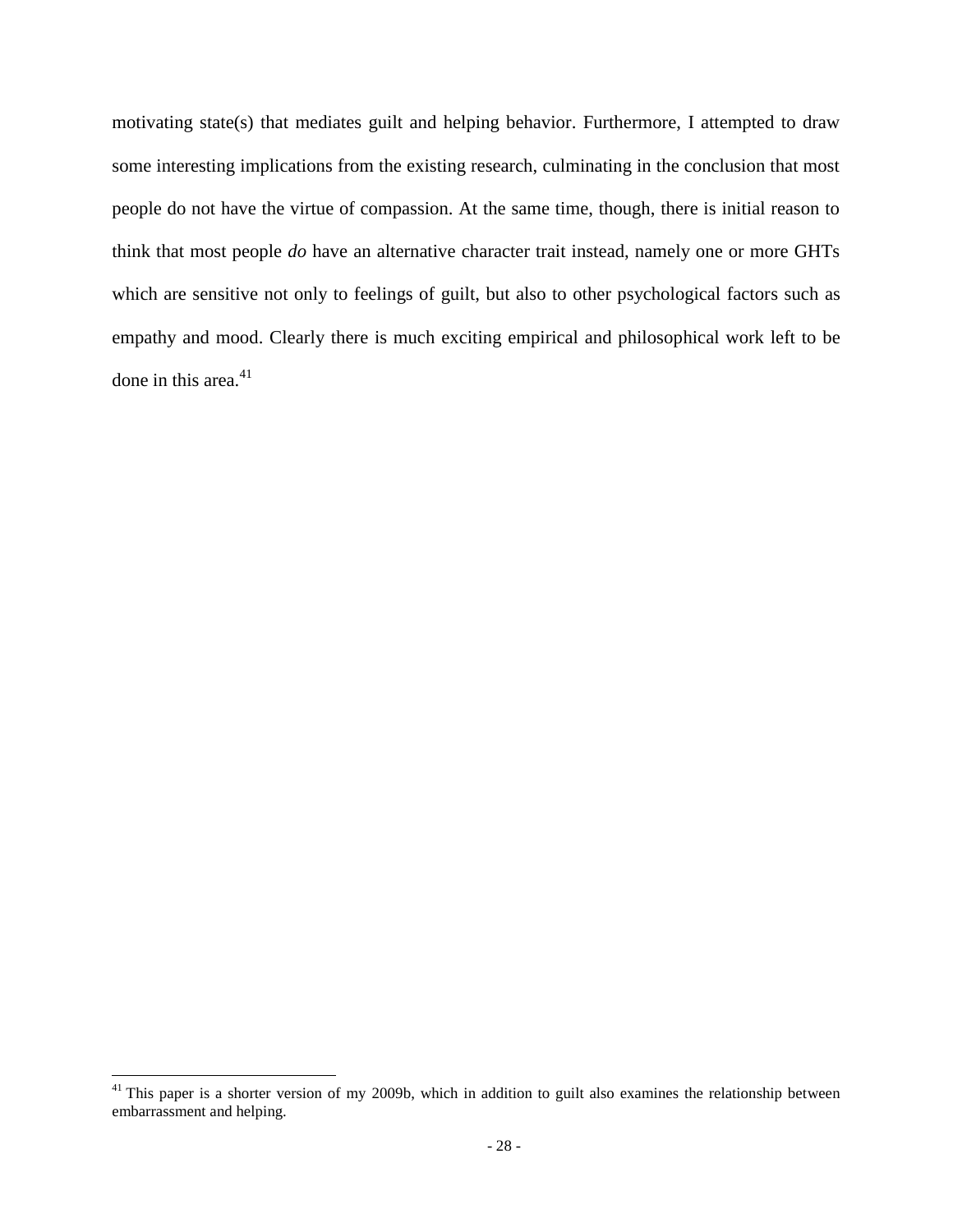#### **References**

- Amodio, D., P. Devine, and E. Harmon-Jones. (2007). A Dynamic Model of Guilt: Implications for Motivation and Self-Regulation in the Context of Prejudice. *Psychological Science*, 18, 524-530.
- Apsler, R. (1975). Effects of Embarrassment on Behavior Toward Others. *Journal of Personality and Social Psychology*, 32: 145-153.
- Barrett, K. (1995). A Functionalist Approach to Shame and Guilt. In J. Tangney and K. Fischer (Eds.), *Self-Conscious Emotions: The Psychology of Shame, Guilt, Embarrassment, and Pride* (25-63). New York: The Guilford Press.
- Basil, D., N. Ridgway, and M. Basil. (2006). Guilt Appeals: The Mediating Effect of Responsibility. *Psychology & Marketing*, 23, 1035-1054.
- Batson, C. (1987). Prosocial Motivation: Is it Ever Truly Altruistic? In L. Berkowitz (Ed.), *Advances in Experimental Social Psychology* (Vol. 20, 65-122). San Diego: Academic Press.
- \_\_\_\_\_\_\_\_. (1991). *The Altruism Question: Toward a Social-Psychological Answer*. Hillsdale: Erlbaum.
	- \_\_\_\_\_\_\_\_. (2002). Addressing the Altruism Question Experimentally. In S. Post, L. Underwood, J. Schloss, and W. Hurlbut (Eds.), *Altruism & Altruistic Love: Science, Philosophy, & Religion in Dialogue* (89-105). Oxford: Oxford University Press.
- Batson, C., M. Bolen, J. Cross, and H. Neuringer-Benefiel. (1986). Where is the Altruism in the Altruistic Personality? *Journal of Personality and Social Psychology*, 50, 212-220.
- Batson, C., J. Batson, C. Griffitt, S. Barrientos, J. Brandt, P. Sprengelmeyer, and M. Bayly. (1989). Negative-State Relief and the Empathy-Altruism Hypothesis. *Journal of Personality and Social Psychology*, 56, 922-933.
- Batson, C., P. van Lange, N. Ahmad, and D. Lishner. (2003). Altruism and Helping Behavior. In M. Hogg and J. Cooper (Eds.), *The Sage Handbook of Social Psychology* (279-295). London: Sage Publications.
- Baumeister, R., A. Stillwell, and T. Heatherton. (1994). Guilt: An Interpersonal Approach. *Psychological Bulletin*, 115, 243-267.
- Bybee, J. and Z. Quiles. (1998). Guilt and Mental Health. In J. Bybee (Ed.), *Guilt and Children* (269-291). San Diego: Academic Press.
- Caprara, G., C. Barbaranelli, C. Pastorelli, I. Cermak, and S. Rosza. (2001). Facing Guilt: Role of Negative Affectivity, Need for Reparation, and Fear of Punishment in Leading to Prosocial Behaviour and Aggression. *European Journal of Personality*, 15, 219-237.
- Carlsmith, J. M. and A. Gross. (1969). Some Effects of Guilt on Compliance. *Journal of Personality and Social Psychology*, 11, 232-239.
- Carlson, M., V. Charlin, and N. Miller. (1988). Positive Mood and Helping Behavior: A Test of Six Hypotheses. *Journal of Personality and Social Psychology*, 55, 211-229.
- Cunningham, M., J. Steinberg, and R. Grev. (1980). Wanting to and Having to Help: Separate Motivations for Positive Mood and Guilt-Induced Helping. *Journal of Personality and Social Psychology*, 38, 181-192.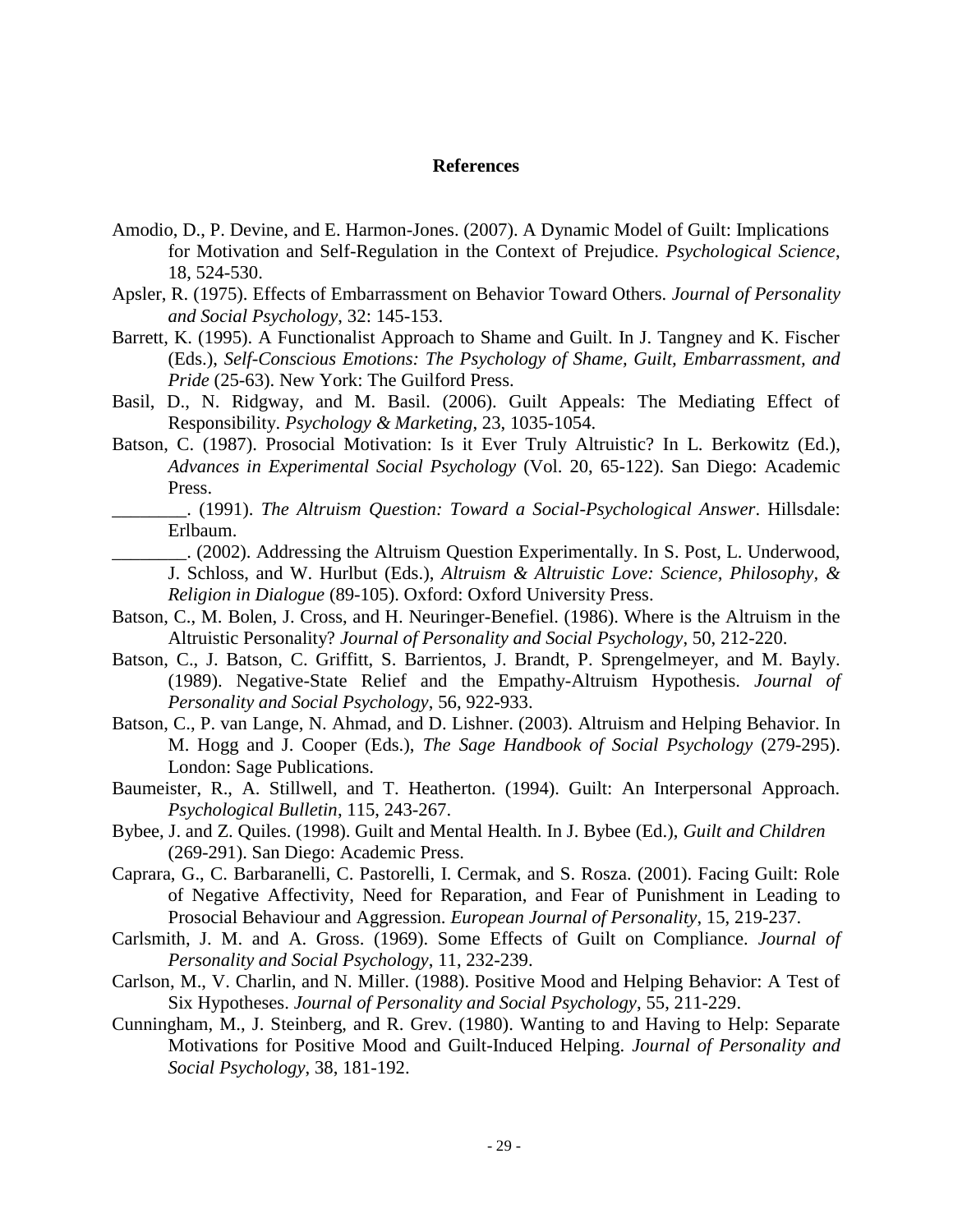- Darlington, R. and C. Macker. (1966). Displacement of Guilt-Produced Altruistic Behavior. *Journal of Personality and Social Psychology*, 4, 442-443.
- Donnerstein, E., M. Donnerstein, and G. Munger. (1975). Helping Behavior as a Function of Pictorially Induced Moods. *Journal of Social Psychology*, 97, 221-225.
- Eisenberg, N. (2000). Emotion, Regulation, and Moral Development. *Annual Review of Psychology*, 51, 665-697.
- Estrada-Hollenbeck, M. and T. Heatherton. (1998). Avoiding and Alleviating Guilt through Prosocial Behavior. In J. Bybee (Ed.), *Guilt and Children* (215-231). San Diego: Academic Press.
- Freedman, J., S. Wallington, and E. Bless. (1967). Compliance without Pressure: The Effect of Guilt. *Journal of Personality and Social Psychology*, 7, 117-124.
- Harris, M., S. Benson, and C. Hall. (1975). The Effects of Confession on Altruism. *The Journal of Social Psychology*, 96, 187-192.
- Harris, M. and G. Samerotte. (1976). The Effects of Actual and Attempted Theft, Need, and a Previous Favor on Altruism. *The Journal of Social Psychology*, 99, 193-202.
- Hosser, D., M. Windzio, and W. Greve. (2008). Guilt and Shame as Predictors of Recidivism: A Longitudinal Study with Young Prisoners. *Criminal Justice and Behavior*, 35, 138-152.
- Isen, A. (1987). Positive Affect, Cognitive Processes, and Social Behavior. In L. Berkowitz (Ed.), *Advances in Experimental Social Psychology* (203-254). San Diego: Academic Press.
- Jones, W., K. Kugler, and P. Adams. (1995). You Always Hurt the One You Love: Guilt and Transgressions against Relationship Partners. In J. Tangney and K. Fischer (Eds.), *Self-Conscious Emotions: The Psychology of Shame, Guilt, Embarrassment, and Pride* (301- 321). New York: The Guilford Press.
- Konečni, V. (1972). Some Effects of Guilt on Compliance: A Field Replication. *Journal of Personality and Social Psychology*, 23, 30-32.
- Kugler, K. and W. Jones. (1992). On Conceptualizing and Assessing Guilt. *Journal of Personality and Social Psychology*, 62, 318-327.
- Lewis, H. B. (1971). *Shame and Guilt in Neurosis*. New York: International Universities Press.
- Lindsay, L. (2005). Anticipated Guilt as Behavioral Motivation: An Examination of Appeals to Help Unknown Others Through Bone Marrow Donation. *Human Communication Research*, 31, 453-481.
- Lindsay-Hartz, J., J. Rivera, and M. Mascolo. (1995). Differentiating Guilt and Shame and Their Effects on Motivation. In J. Tangney and K. Fischer (Eds.), *Self-Conscious Emotions: The Psychology of Shame, Guilt, Embarrassment, and Pride* (274-300). New York: The Guilford Press.
- Manion, Jennifer. (2002). The Moral Relevance of Shame. *American Philosophical Quarterly*, 39, 73-90.
- Menesini, E. and M. Camodeca. (2008). Shame and Guilt as Behaviour Regulators: Relationships with Bullying, Victimization and Prosocial Behaviour. *British Journal of Developmental Psychology*, 26, 183-196.
- Miller, Christian. (2009a). Character Traits, Social Psychology, and Impediments to Helping Behavior, under review.
	- \_\_\_\_\_\_\_\_\_\_\_\_\_. (2009b). Guilt, Embarrassment, and Global Character Traits Associated with Helping. In Thom Brooks (Ed.), *New Waves in Ethics* (forthcoming). Palgrave Macmillan.
		- \_\_\_\_\_\_\_\_\_\_\_\_\_. (2009c). Social Psychology, Mood, and Helping: Mixed Results for Virtue Ethics. *The Journal of Ethics*, 13, 145-173.